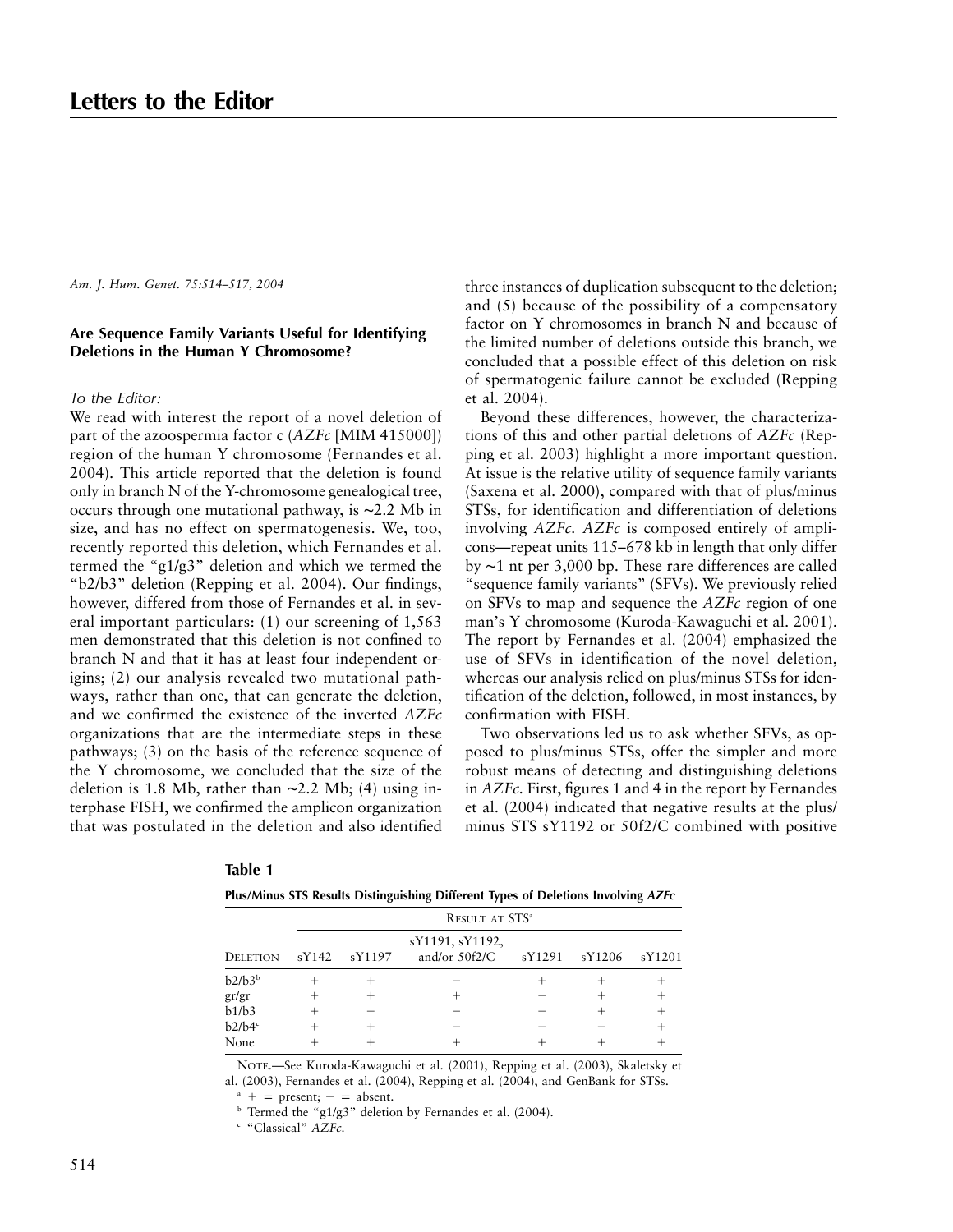

**Figure 1** Genealogical analysis of SFV patterns associated with b2/b3 and gr/gr deletions. In the SFV patterns, "C" indicates the cut variant described by Fernandes et al. (2004), "U" indicates the uncut variant, "B" indicates both variants, and + and - indicate the presence or absence, respectively, of the Y-DAZ3 variant. The order of SFVs is as shown in table 2 in the work of Fernandes et al. (2004): DAZ-SNV I, DAZ-SNV II, sY586 (DAZ-SNV III), DAZ-SNV IV, sY587 (DAZ-SNV V), DAZ-SNV VI, *AZFc* SFV 18 (assayed by Y-DAZ3), TTY4-SNV I, BPY2-SNV, GOLY-SNV I, and *AZFc* SFV 20 (AZFc-P1-SNV I) (Saxena et al. 2000; Kuroda-Kawaguchi et al. 2001 [Web table E]; Fernandes et al. 2002, 2004). The genealogical tree of extant human Y chromosomes and the branch designations are from the studies by Underhill et al. (2000) and the Y-Chromosome Consortium (2002). §, R1\*x is an abbreviation for R1\*(xR1a,R1/-USP9Y+3636). †, Termed "g1/g3" by Fernandes et al. (2004).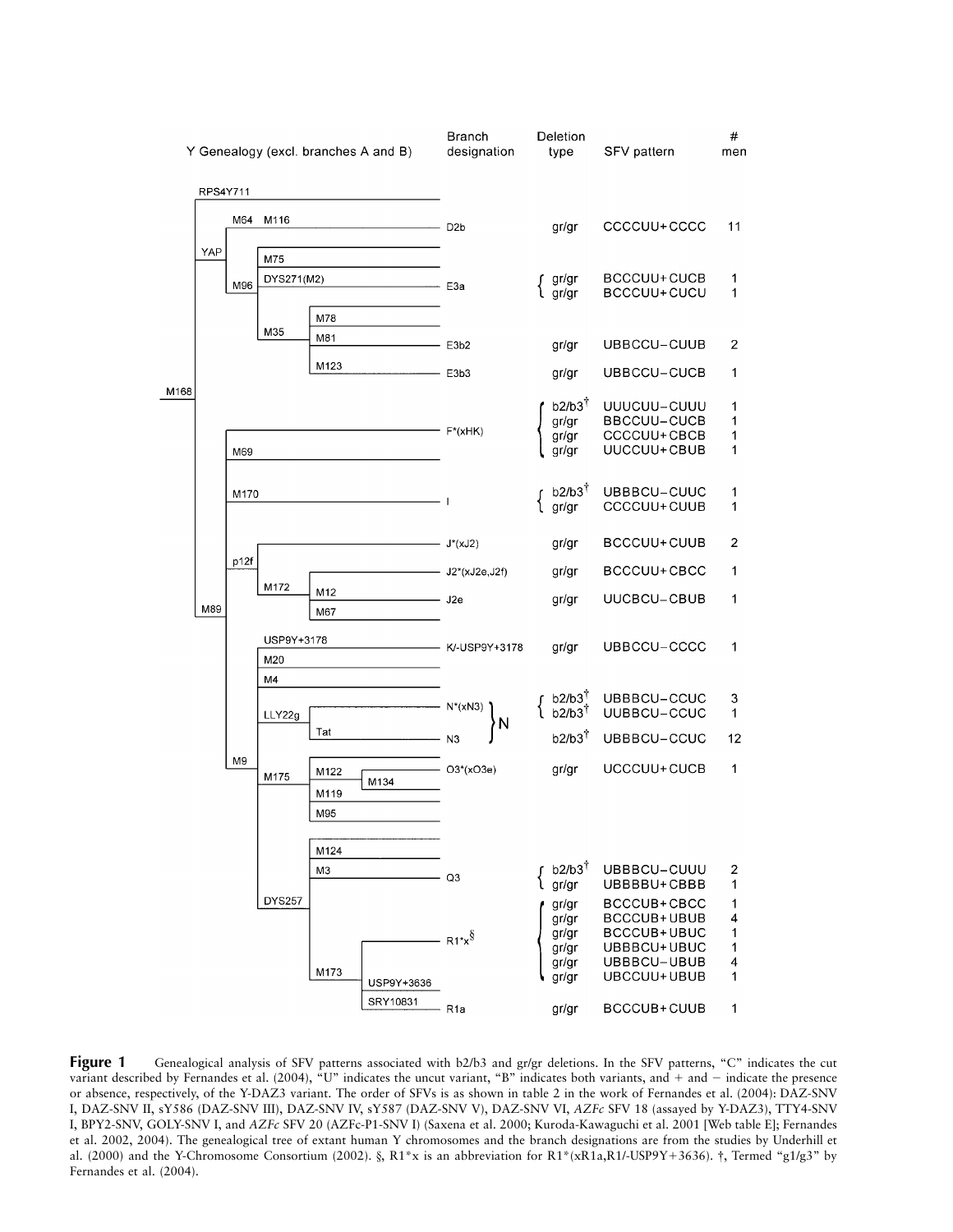results at flanking STSs are sufficient to detect the deletion (table 1). Moreover, the b2/b3 deletion and other types of deletions involving *AZFc* can be distinguished

(table 1). Second, table 2 in the report by Fernandes et al. (2004) showed that the SFV patterns of undeleted chromosomes vary considerably among different branches of the Ychromosome genealogy and that the patterns also vary among individuals within branches. These observations suggested that the link between SFV patterns and particular types of deletions would likely not be consistent across the worldwide diversity of Y chromosomes.

by their plus/minus signatures, without the use of SFVs

The diversity of SFV patterns in undeleted chromosomes is not surprising, since *AZFc* is subject to large inversions, deletions, and duplications caused by ectopic homologous recombination between amplicons (Kuroda-Kawaguchi et al. 2001; Repping et al. 2003, 2004). Such events would rearrange the locations of particular variants and would blur the association between SFV patterns and particular types of deletions. The association would likely be further blurred by gene conversion, which frequently erases small sequence differences (i.e., SFVs) between amplicon copies on the Y chromosome (Rozen et al. 2003).

We experimentally investigated the consistency of SFV patterns in different types of deletions involving *AZFc*. First, using the SFVs employed by Fernandes et al. (2004), we typed 20 men reported elsewhere to have the b2/b3 deletion (Repping et al. 2004) (see GenBank Web site for SFV assays). These men represented branch N and three other branches of the Y-chromosome genealogy (fig. 1). Second, using the same SFVs, we typed 40 men reported elsewhere to have the gr/gr deletion, the other common partial *AZFc* deletion (Repping et al. 2003). These men represented 14 branches of the Ychromosome genealogy (fig. 1).

The b2/b3 deletions outside branch N showed diverse SFV patterns, and the gr/gr deletions showed even greater diversity (fig. 1). This greater diversity was likely due to the larger number of independent gr/gr deletions studied. Two branches, F\*(xHK) and R1\*x, contained numerous deletions and a high diversity of SFV patterns (fig. 1). In these branches, multiple independent deletion events probably account for the high diversity. By contrast, two other branches, D2b and N, contained numerous deletions but uniform SFV patterns. This uniformity is explained by the fact that all chromosomes in these branches descended from deleted founders (Repping et al. 2003, 2004; Fernandes et al. 2004). Thus, the chromosomes in each of these branches represent a single deletion event.

Our data also showed that the SFV patterns of b2/b3 and gr/gr deletions are not distinct from each other. For example, the b2/b3 pattern UUUCUU-CUUU (branch  $F^*$ [xHK]) is more similar to the gr/gr pattern  $UUCCUU+CBUB$  (branch  $F^*[xHK]$ , four differences [*underlined*]) than to the b2/b3 pattern UBBBCU- CCUC (branch N, six differences). In another example, the gr/gr pattern UBBBCU-UBUB (branch R1\*x) is more similar to the b2/b3 pattern UBBBCU-CUUC (branch I, three differences) than to the gr/gr pattern  $BCCCUB + CBC$  (branch R1\*x, 10 differences).

In conclusion, the SFV patterns of b2/b3 and gr/gr deletions vary widely and are not clearly distinct. SFVs can offer insight only if one knows the common SFV organizations in the genealogical branches represented by the Y chromosomes being tested. However, SFV organizations across the Y-chromosome genealogical tree are largely unknown, and SFV patterns vary even among individuals in the same branch. Just as important is that a large number of two-step assays are needed for SFV typing and for determining the Y-chromosome branch. By contrast, six simple plus/minus STSs distinguish between the deletions involving *AZFc* (table 1). Thus, plus/ minus STSs provide a straightforward means of identifying and distinguishing the deletions of part of *AZFc,* whereas, in most situations, SFVs do not.

# **Acknowledgments**

We thank J. Lange and H. Skaletsky, for comments, and C. Disteche, B. Gilbert, K. Keppler, T. Kuroda-Kawaguchi, and T. Ogata, for samples. This work was supported by the National Institutes of Health, the Howard Hughes Medical Institute, and the Academic Medical Center.

> SJOERD REPPING,<sup>1,2</sup> CINDY M. KORVER,<sup>2</sup> ROBERT D. OATES,<sup>3</sup> SHERMAN SILBER,<sup>4</sup> FULCO VAN DER VEEN,<sup>2</sup> DAVID C. PAGE,<sup>1</sup> AND STEVE ROZEN<sup>1</sup>

1 *Howard Hughes Medical Institute, Whitehead Institute, and Department of Biology, Massachusetts Institute of Technology, Cambridge;* <sup>2</sup> *Center for Reproductive Medicine, Department of Obstetrics and Gynecology, Academic Medical Center, Amsterdam;* 3 *Department of Urology, Boston University Medical Center, Boston; and* <sup>4</sup> *Infertility Center of St. Louis, St. Luke's Hospital, St. Louis*

## **Electronic-Database Information**

Accession numbers and URLs for data presented herein are as follows:

GenBank, http://www.ncbi.nlm.nih.gov/Genbank/ (for STSs 50f2/C [accession number Y07728], sY142 [accession number G38345], sY1191 [accession number G73809], sY1192 [accession number G67166], sY1197 [accession number G67168], sY1201 [accession number G67170], sY1206 [accession number G67171], and sY1291 [accession num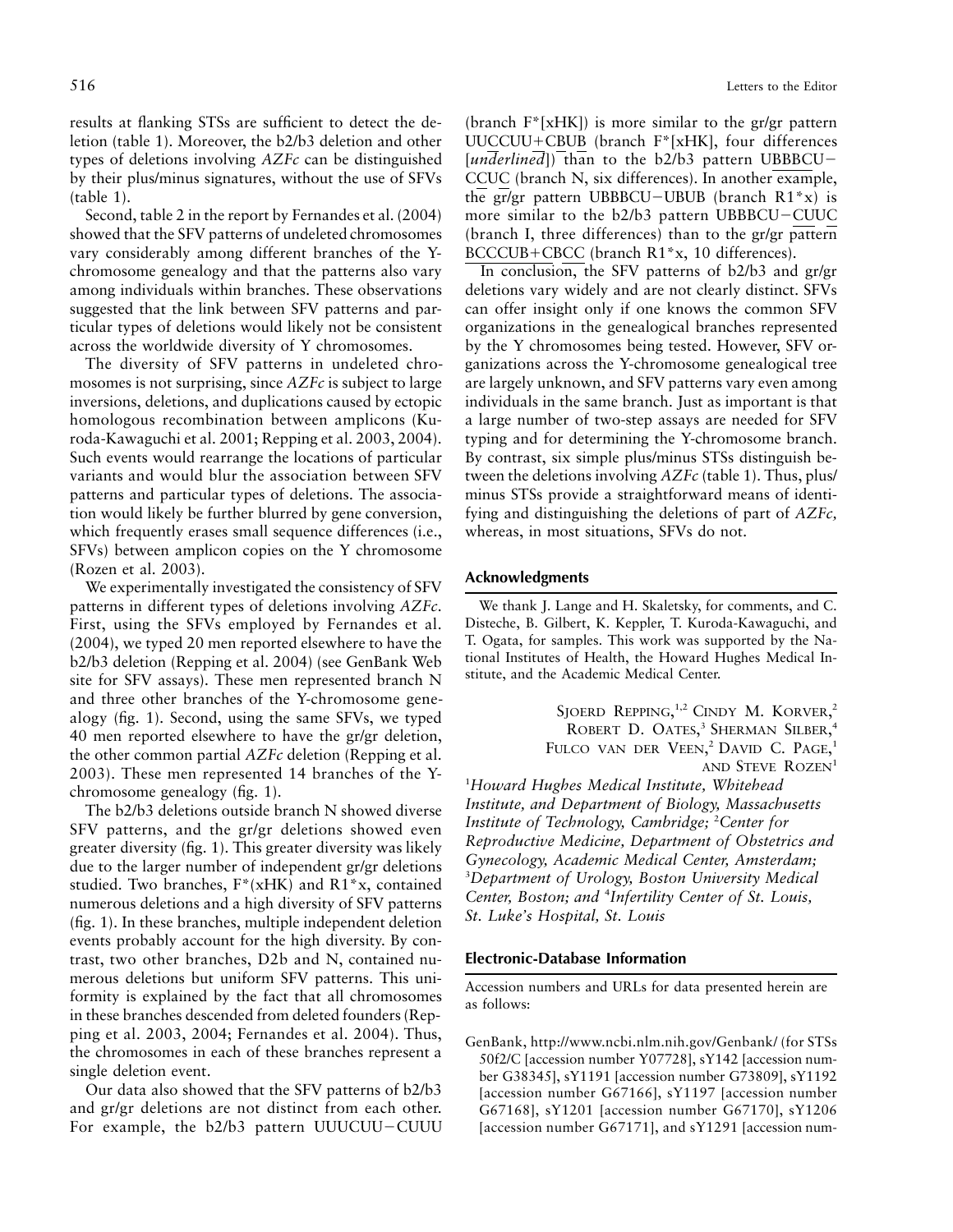ber G72340] and for SFV assays DAZ-SNV I [accession number G73167], DAZ-SNV II [accession number G73166], sY586 [accession number G63907], DAZ-SNV IV [accession number G73168], sY587 [accession number G63908], DAZ-SNV VI [accession number G73169], Y-DAZ3 [accession number G73170], TTY4-SNV I [accession number BV012731], BPY2-SNV [accession number BV012732], GOLY-SNV I [accession number BV012733], and *AZFc* SFV 20 [AZFc-P1-SNV I] [accession number G73351])

- *Nature Genetics,* http://www.nature.com/ng/journal/v29/n3/ extref/ng757-S6.doc (for *AZFc* SFVs 18 and 20 in Web table E in Kuroda-Kawaguchi et al. 2001)
- Online Mendelian Inheritance in Man (OMIM), http://www .ncbi.nlm.nih.gov/Omim (for *AZFc*)

#### **References**

- Fernandes S, Huellen K, Goncalves J, Dukal H, Zeisler J, Rajpert De Meyts E, Skakkebaek NE, Habermann B, Krause W, Sousa M, Barros A, Vogt PH (2002) High frequency of *DAZ1/DAZ2* gene deletions in patients with severe oligozoospermia. Mol Hum Reprod 8:286–298
- Fernandes S, Paracchini S, Meyer LH, Floridia G, Tyler-Smith C, Vogt PH (2004) A large AZFc deletion removes *DAZ3*/ *DAZ4* and nearby genes from men in Y haplogroup N. Am J Hum Genet 74:180–187
- Kuroda-Kawaguchi T, Skaletsky H, Brown LG, Minx PJ, Cordum HS, Waterston RH, Wilson RK, Silber S, Oates R, Rozen S, Page DC (2001) The *AZFc* region of the Y chromosome features massive palindromes and uniform recurrent deletions in infertile men. Nat Genet 29:279–286
- Repping S, Skaletsky H, Brown L, van Daalen SKM, Korver CM, Pyntikova T, Kuroda-Kawaguchi T, de Vries JWA, Oates RD, Silber S, van der Veen F, Page DC, Rozen S (2003) Polymorphism for a 1.6-Mb deletion of the human Y chromosome persists through balance between recurrent mutation and haploid selection. Nat Genet 35:247–251
- Repping S, van Daalen SKM, Korver CM, Brown LG, Marszalek JD, Gianotten J, Oates RD, Silber S, van der Veen F, Page DC, Rozen S (2004) A family of human Y chromosomes has dispersed throughout northern Eurasia despite a 1.8-Mb deletion in the azoospermia factor c region. Genomics 83:1046–1052
- Rozen S, Skaletsky H, Marszalek JD, Minx PJ, Cordum HS, Waterston JH, Wilson RK, Page DC (2003) Abundant gene conversion between arms of palindromes in human and ape Y chromosomes. Nature 423:873–876
- Saxena R, de Vries JWA, Repping S, Alagappan RK, Skaletsky H, Brown LG, Ma P, Chen E, Hoovers JMN, Page DC (2000) Four *DAZ* genes in two clusters found in the *AZFc* region of the human Y chromosome. Genomics 67:256–267
- Skaletsky H, Kuroda-Kawaguchi T, Minx PJ, Cordum HS, Hillier L, Brown LG, Repping S, et al (2003) The malespecific region of the human Y chromosome is a mosaic of discrete sequence classes. Nature 423:825–837
- Underhill PA, Shen P, Lin AA, Jin L, Passarino G, Yang WH, Kauffman E, Bonne-Tamir B, Bertranpetit J, Francalacci P, Ibrahim M, Jenkins T, Kidd JR, Mehdi SQ, Seielstad MT,

Wells RS, Piazza A, Davis RW, Feldman MW, Cavalli-Sforza L, Oefner PJ (2000) Y chromosome sequence variation and the history of human populations. Nat Genet 26:358–361

Y-Chromosome Consortium (2002) A nomenclature system for the tree of human Y-chromosomal binary haplogroups. Genome Res 12:339–348

Address for correspondence and reprints: Dr. Steve Rozen, Whitehead Institute, 9 Cambridge Center, Cambridge, MA 02142. E-mail: rozen@wi.mit.edu 2004 by The American Society of Human Genetics. All rights reserved.

*Am. J. Hum. Genet. 75:517–519, 2004*

# **Reply to Repping et al.**

# *To the Editor:*

We welcome the enormous contribution that Repping and colleagues have made to the elucidation of the DNA sequence and organization of the Y chromosome, but many questions remain unanswered after the sequencing of the Y chromosome of one man (Skaletsky et al. 2003). It was appreciated, almost a decade ago, that the structure of the *AZFc* region is particularly variable; six independent deletion events and four duplications that affect one short section of this region (50f2/C), together representing ∼8% of normal men, were identified by Jobling et al. (1996), and this study could have detected only a small proportion of the total *AZFc* variation. Yet, it provides a useful benchmark for an assessment of our current understanding. We can now define the molecular basis of one of the deletions described in 1996, the haplogroup-12 "small" 50f2/C deletion (Fernandes et al. 2004; Repping et al. 2004*b*), and possibly a second (if the "small" 50f2/C deletion in haplogroup 2 [Jobling et al. 1996] corresponds to the b2/b3 deletion in YCC haplogroup F\*[xHK] or I [Repping et al. 2004*b*]), but the 50f2/C duplications all fall on haplotypic backgrounds different from those of the b2/b4 duplications (which include 50f2/C) described so far (Repping et al. 2003). Thus, researchers have still not accounted for at least 8 of 10 rearrangements reported in 1996. It seems that our current methods, whether based on SNVs/SFVs or on plus/minus STSs, allow us to describe only a small proportion of the variation present in this region.

Are plus/minus STSs, nevertheless, more useful than SNVs/SFVs for characterizing *AZFc* variation (Repping et al. 2004*a* [in this issue])? It is a matter of opinion. Even for the best-characterized variants, the gr/gr and g1/g3 (also known as "b2/b3") deletions, it is unclear whether the independent deletions on different lineages

<sup>0002-9297/2004/7503-0018\$15.00</sup>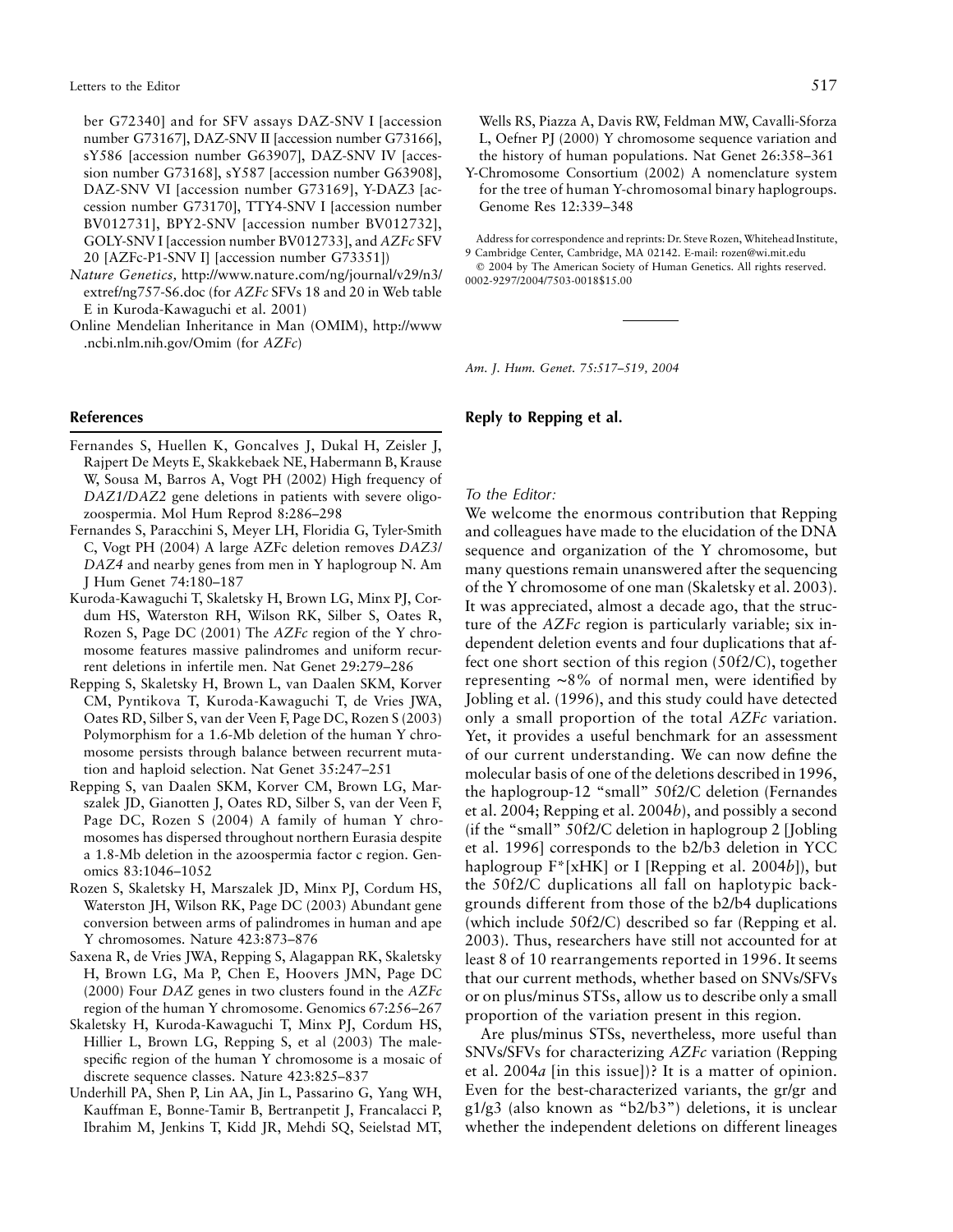represent true recurrent mutations—taking place at the same recombination site each time—or whether the recombination events have occurred in different locations within the amplicons on different occasions. In the latter case, conflation of different structures—which could have different gene contents—by plus/minus STSs would be a weakness of this classification scheme, and discrim ination between them by SNVs, a strength (fig. 1 of Repping et al. [2004*a*] [in this issue]). It would, however, seem rash to rely on either of these two methods alone— FISH, used by Repping et al. (2003); Southern blotting, used by Fernandes et al. (2002, 2004); and quantitative PCR can all be helpful in defining the structures. But most important of all, this work highlights the importance of an evolutionary understanding of the Y chromosome, and we particularly welcome Repping et al.'s acceptance of this evolutionary approach.

Evolutionary interpretations must, however, be made with caution—we should avoid the "fallacy of the contemporary ancestor" (Jobling et al. 2004). Modern inverted Y chromosomes (see fig. 3 of Repping et al. [2004*b*]) are not the ancestors of haplogroup-N chromosomes, and their frequencies do not indicate which mutational pathway was followed. The best guide to the pre-N structure may be provided by haplogroup-O chromosomes, a sister clade to N in the current Y phylogeny (Jobling and Tyler-Smith 2003) and thus the closest known outgroup. The b2/b3 inversion has indeed been reported in haplogroup O (Repping et al. 2004*b*); if it was present in the common ancestor of the two lineages, the haplogroup-N deletion would result from a g1/g3 deletion following this b2/b3 inversion, rather than a b2/b3 deletion following a g1/g3 inversion. If so, the conclusions from the SNV-based study (Fernandes et al. 2004) would be more accurate than those from the plus/ minus STS–based one (Repping et al. 2004*b*).

The present discussion can take place only because our methods for characterizing *AZFc* structures are pitifully inadequate. Rather than behaving like the proverbial group of blind men who encounter an elephant from different sides and insist on describing it from their own favorite partial perspectives, we should assume that all the inversions, duplications, and deletions that are permitted by the sequence will occur, limited only by the winnowing of natural selection. The resulting structures may differ, by many rounds of rearrangement, from the modern haplogroup-R GenBank sequence, but use of the SNP-based phylogeny (Jobling and Tyler-Smith 2003) may allow us to understand the relationship between these structures. It would be even better to develop radically improved ways of elucidating the entire structure so that we can obtain a reasonably complete view of this complex and evolutionarily labile region.

Susana Fernandes,<sup>1,2</sup> Silvia Paracchini,<sup>3</sup> L. H. MEYER,<sup>1</sup> GIOVANNA FLORIDIA,<sup>4</sup> CHRIS TYLER-SMITH,<sup>5</sup> AND PETER H. VOGT<sup>1</sup>

1 *Section of Molecular Genetics & Infertility, Department of Gynecological Endocrinology & Reproductive Medicine, University of Heidelberg, Heidelberg, Germany;* <sup>2</sup> *Department of Human Genetics, Faculty of Medicine, University of Porto, Porto, Portugal;* <sup>3</sup> *The Wellcome Trust Centre for Human Genetics, University of Oxford, Oxford;* 4 *Department of Cell Biology and Neuroscience,* Istituto Superiore di Sanità, Rome; and <sup>s</sup>The *Wellcome Trust Sanger Institute, Hinxton, United Kingdom*

# **References**

- Fernandes S, Huellen K, Goncalves J Dukal H, Zeisler J,, Rajpert De Meyts E, Skakkebaek NE, Habermann B, Krause W, Sousa M, Barros A, Vogt PH (2002) High frequency of *DAZ1/DAZ2* gene deletions in patients with severe oligozoospermia. Mol Hum Reprod 8:286–298
- Fernandes S, Paracchini S, Meyer LH, Floridia G, Tyler-Smith C, Vogt PH (2004) A large AZFc deletion removes *DAZ3/ DAZ4* and nearby genes from men in Y haplogroup N. Am J Hum Genet 74:180–187
- Jobling MA, Hurles ME, Tyler-Smith C (2004) Human evolutionary genetics. Garland Science, New York and Abingdon, United Kingdom
- Jobling MA, Samara V, Pandya A, Fretwell N, Bernasconi B, Mitchell RJ, Gerelsaikhan T, Dashnyam B, Sajantila A, Salo PJ, Nakahori Y, Disteche CM, Thangaraj K, Singh L, Crawford MH, Tyler-Smith C (1996) Recurrent duplication and deletion polymorphisms on the long arm of the Y chromosome in normal males. Hum Mol Genet 5:1767–1775
- Jobling MA, Tyler-Smith C (2003) The human Y chromosome: an evolutionary marker comes of age. Nat Rev Genet 4: 598–612
- Repping S, Korver CM, Oates RD, Silber S, van der Veen F, Page DC, Rozen S (2004*a*) Are sequence family variants useful for identifying deletions in the human Y chromosome? Am J Hum Genet 75:514–517 (in this issue)
- Repping S, Skaletsky H, Brown L, van Daalen SK, Korver CM, Pyntikova T, Kuroda-Kawaguchi T, de Vries JW, Oates RD, Silber S, van der Veen F, Page DC, Rozen S (2003) Polymorphism for a 1.6-Mb deletion of the human Y chromosome persists through balance between recurrent mutation and haploid selection. Nat Genet 35:247–251
- Repping S, van Daalen SK, Korver CM, Brown LG, Marszalek JD, Gianotten J, Oates RD, Silber S, van der Veen F, Page DC, Rozen S (2004*b*) A family of human Y chromosomes has dispersed throughout northern Eurasia despite a 1.8-Mb deletion in the azoospermia factor c region. Genomics 83: 1046–1052
- Skaletsky H, Kuroda-Kawaguchi T, Minx PJ, Cordum HS, Hillier L, Brown LG, Repping S, et al (2003) The male-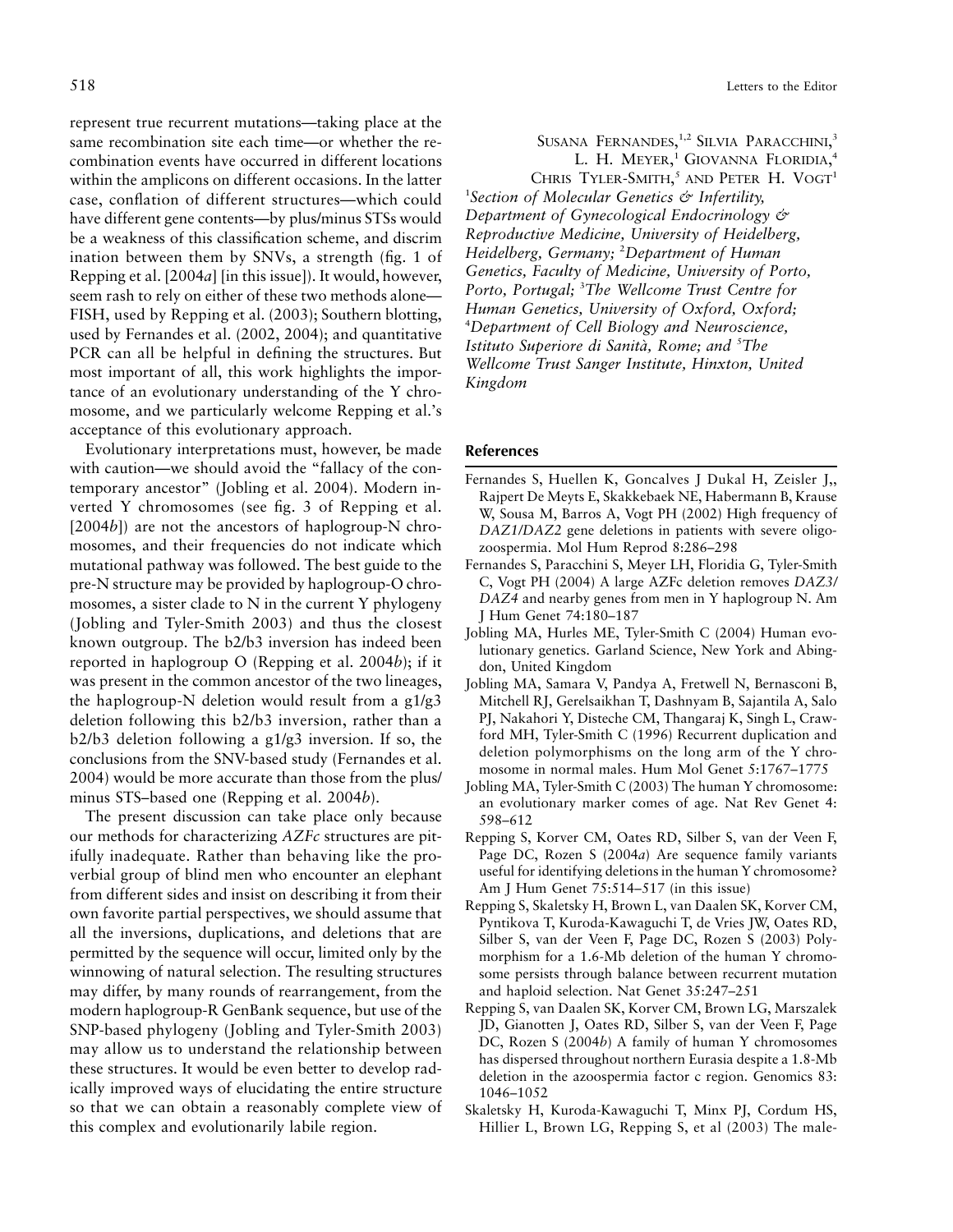specific region of the human Y chromosome is a mosaic of discrete sequence classes. Nature 423:825–837

Address for correspondence and reprints: Dr. P. H. Vogt, Section of Molecular Genetics & Infertility, Department of Gynecological Endocrinology & Reproductive Medicine, University of Heidelberg, D-69115 Heidelberg, Germany. Email: peter\_vogt@med.uni-heidelberg.de

 2004 by The American Society of Human Genetics. All rights reserved. 0002-9297/2004/7503-0019\$15.00

*Am. J. Hum. Genet. 75:519–523, 2004*

# **Problematic Use of Greenberg's Linguistic Classification of the Americas in Studies of Native American Genetic Variation**

# *To the Editor:*

In recent years, there has been a burgeoning interest in comparisons of genetic and linguistic variation across human populations. This synthetic approach can be a powerful tool for reconstructing human prehistory, but only when the patterns of genetic and linguistic variation are accurately represented (Szathmary 1993). If one or both patterns are inaccurate, the resulting conclusions about human prehistory or gene-language correlations may be incorrect. Here, we present evidence that comparisons of genetic and linguistic variation in the Americas are problematic when they are based on Greenberg's (1987) classification of Native American languages, for these very reasons.

Greenberg (1987) argued that all Native American languages, except those of the "Na-Dene" and Eskimo-Aleut groups, are similar and can be classified into a single linguistic unit, which he called "Amerind." His tripartite classification (Amerind, Na-Dene, and Eskimo-Aleut) was based on the method of multilateral comparison, which examines many languages simultaneously to detect similarities in a small number of basic words and grammatical elements (Greenberg 1987). Greenberg (1987) also suggested that his three language groupings represent three separate migrations to the Americas, and Greenberg et al. (1986) interpreted their synthesis of the linguistic, dental, and genetic evidence as supportive of this three-migration hypothesis.

Over the past 18 years, this three-migration model has become entrenched in the genetics literature as the hypothesis against which new genetic data are tested (e.g., Torroni et al. 1993; Merriwether et al. 1995; Zegura et al. 2004), and Greenberg's linguistic classification has been the primary scheme used in studies comparing genetic and linguistic variation in the Americas. Of 100 studies of Native American genetic variation published between 1987 and 2004, 61 cite Greenberg

(1987) or Greenberg et al. (1986), and at least 19 others were influenced by his tripartite classification (15 studies use the Amerind, Na-Dene, and Eskimo-Aleut groupings, and 4 others use the similar language groupings of Greenberg's student M. Ruhlen.

Whereas Greenberg's classification has been widely and uncritically used by human geneticists, it has been rejected by virtually all historical linguists who study Native American languages. There are many errors in the data on which his classification is based (Goddard 1987; Adelaar 1989; Berman 1992; Kimball 1992; Poser 1992), and Greenberg's criteria for determining linguistic relationships are widely regarded as invalid. His method of multilateral comparison assembled only superficial similarities between languages, and Greenberg did not distinguish similarities due to common ancestry (i.e., homology) from those due to other factors (which other linguists do). Linguistic similarities can also be due to factors such as chance, borrowing from neighboring languages, and onomatopoeia, so proposals of remote linguistic relationships are only plausible when these other possible explanations have been eliminated (Matisoff 1990; Mithun 1990; Goddard and Campbell 1994; Campbell 1997; Ringe 2000). Greenberg made no attempt to eliminate such explanations, and the putative long-range similarities he amassed appear to be mostly chance resemblances and the result of misanalysis—he compared many languages simultaneously (which increases the probability of finding chance resemblances), examined arbitrary segments of words, equated words with very different meanings (e.g., excrement, night, and grass), failed to analyze the structure of some words and falsely analyzed that of others, neglected regular sound correspondences between languages, and misinterpreted well-established findings (Chafe 1987; Bright 1988; Campbell 1988, 1997; Golla 1988; Goddard 1990; Rankin 1992; McMahon and Mc-Mahon 1995; Nichols and Peterson 1996).

Consequently, empirical studies have shown that "the method of multilateral comparison fails every test; its results are utterly unreliable. Multilateral comparison is worse than useless: it is positively misleading, since the patterns of 'evidence' that it adduces in support of proposed linguistic relationships are in many cases mathematically indistinguishable from random patterns of chance resemblances" (Ringe 1994, p. 28; cf. Ringe 2002). Because of these problems, Greenberg's methodology has proven incapable of distinguishing plausible proposals of linguistic relationships from implausible ones, such as Finnish-Amerind (Campbell 1988). Thus, specialists in Native American linguistics insist that Greenberg's methodology was so flawed that it completely invalidates his conclusions about the unity of Amerind, and Greenberg himself estimated that 80%–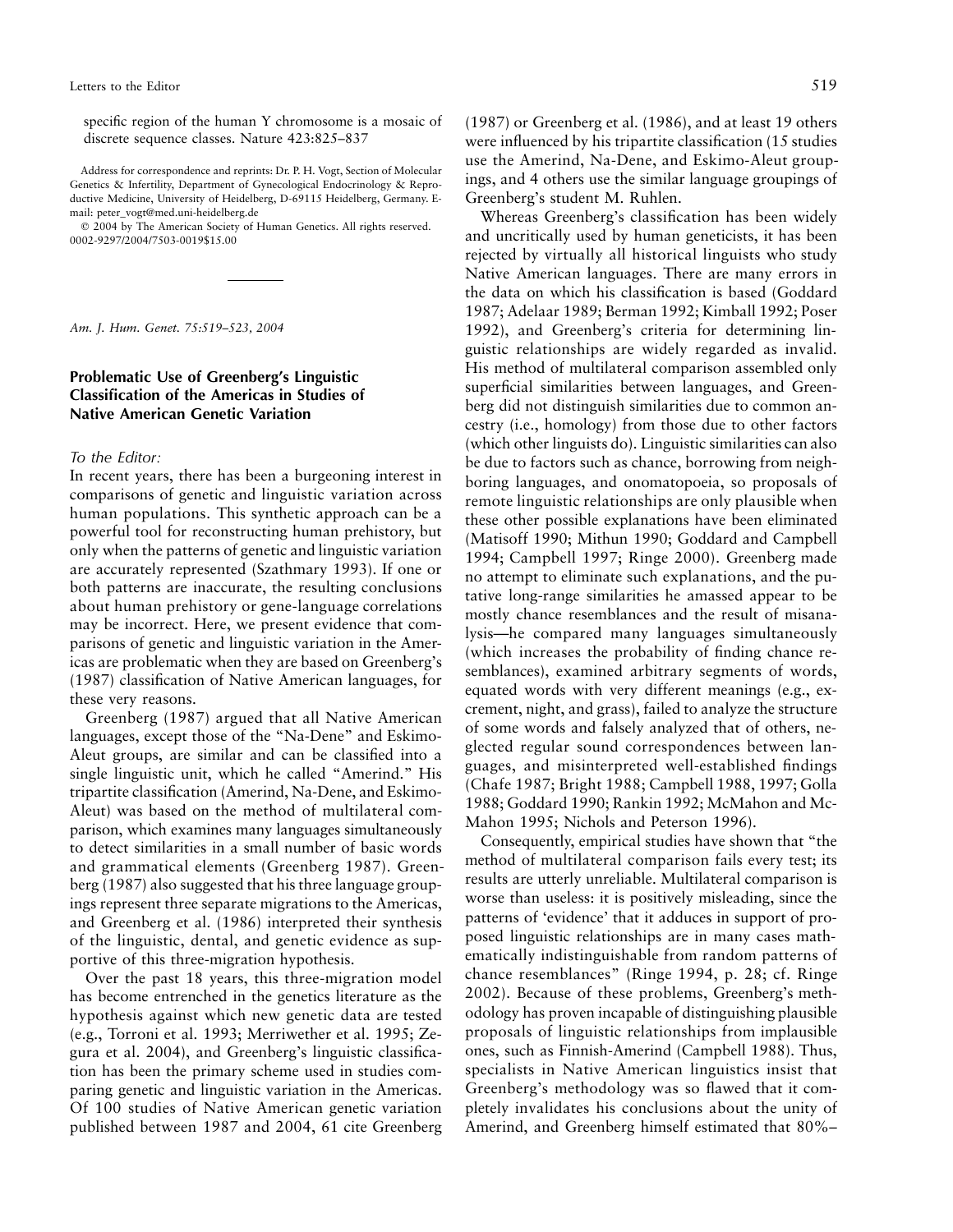|                    | <b>LANGUAGE CLASSIFICATION</b> |                 |                                                                     |
|--------------------|--------------------------------|-----------------|---------------------------------------------------------------------|
| POPULATION         | Greenberg (1987)               | Campbell (1997) | <b>REFERENCE</b>                                                    |
| Cheyenne/Arapaho   | Amerind                        | Algic           | Zegura et al. 2004; D. A. Bolnick and D. G. Smith, unpublished data |
| Chippewa           | Amerind                        | Algic           | D. A. Bolnick and D. G. Smith, unpublished data                     |
| Fox                | Amerind                        | Algic           | D. A. Bolnick and D. G. Smith, unpublished data                     |
| Kickapoo           | Amerind                        | Algic           | D. A. Bolnick and D. G. Smith, unpublished data                     |
| Shawnee            | Amerind                        | Algic           | D. A. Bolnick and D. G. Smith, unpublished data                     |
| ORC Cherokee       | Amerind                        | Iroquoian       | D. A. Bolnick and D. G. Smith, unpublished data                     |
| Stillwell Cherokee | Amerind                        | Iroquoian       | D. A. Bolnick and D. G. Smith, unpublished data                     |
| Omaha              | Amerind                        | Siouan          | D. A. Bolnick and D. G. Smith, unpublished data                     |
| Sioux              | Amerind                        | Siouan          | D. A. Bolnick and D. G. Smith, unpublished data                     |
| Ingano             | Amerind                        | Ouechuan        | Bortolini et al. 2003                                               |
| Paacas Novos       | Amerind                        | Chapacuran      | Bortolini et al. 2003                                               |
| Wayuu (Guajiro)    | Amerind                        | Maipurean       | Bortolini et al. 2003                                               |
| Waiapi (Wayampi)   | Amerind                        | Tupian          | Bortolini et al. 2003                                               |
| Ache               | Amerind                        | Tupian          | Bortolini et al. 2003                                               |
| Asurini            | Amerind                        | Tupian          | Bortolini et al. 2003                                               |
| Cinta-Larga        | Amerind                        | Tupian          | Bortolini et al. 2003                                               |
| Guarani            | Amerind                        | Tupian          | Bortolini et al. 2003                                               |
| Parakana           | Amerind                        | Tupian          | Bortolini et al. 2003                                               |
| Urubu-Kaapor       | Amerind                        | Tupian          | Bortolini et al. 2003                                               |
| Tiriyo             | Amerind                        | Cariban         | Bortolini et al. 2003                                               |
| Yukpa              | Amerind                        | Cariban         | Bortolini et al. 2003                                               |
| Huitoto            | Amerind                        | Witotoan        | Bortolini et al. 2003                                               |
| Yagua              | Amerind                        | Yaguan          | Bortolini et al. 2003                                               |
| Barira (Barí)      | Amerind                        | Chibchan        | Bortolini et al. 2003                                               |
| Warao              | Amerind                        | Warao           | Bortolini et al. 2003                                               |
| Gorotire (Kayapó)  | Amerind                        | Jêan            | Bortolini et al. 2003                                               |
| Kaingang           | Amerind                        | Jêan            | Bortolini et al. 2003                                               |
| Kraho              | Amerind                        | Jêan            | Bortolini et al. 2003                                               |
| Mekranoti (Kayapó) | Amerind                        | Jêan            | Bortolini et al. 2003                                               |
| Xikrin (Kayapó)    | Amerind                        | Jêan            | Bortolini et al. 2003                                               |
| Ticuna             | Amerind                        | Ticuna          | Bortolini et al. 2003                                               |
| Chickasaw          | Amerind                        | Muskogean       | D. A. Bolnick and D. G. Smith, unpublished data                     |
| Choctaw            | Amerind                        | Muskogean       | D. A. Bolnick and D. G. Smith, unpublished data                     |
| Creek              | Amerind                        | Muskogean       | D. A. Bolnick and D. G. Smith, unpublished data                     |
| Seminole           | Amerind                        | Muskogean       | D. A. Bolnick and D. G. Smith, unpublished data                     |
| Chipewyan          | Na-Dene                        | Eyak-Athabaskan | Bortolini et al. 2003                                               |
| Greenland Inuit    | Eskimo-Aleut                   | Eskimo-Aleut    | Bosch et al. 2003                                                   |

90% of linguists agreed with this assessment (Lewin 1988).

Given this, the use of Greenberg's (1987) classification can confound attempts to understand the relationship between genetic and linguistic variation in the Americas. Many studies of Native American genetic variation continue to use this classification (e.g., Bortolini et al. 2002, 2003; Fernandez-Cobo et al. 2002; Lell et al. 2002; Gomez-Casado et al. 2003; Zegura et al. 2004). However, Hunley and Long (2004) recently showed that there is a poor fit between Greenberg's classification and the patterns of Native American mtDNA variation. On the basis of their findings, we believe that Greenberg's groupings should no longer be used in analyses of mtDNA variation.

To further evaluate how the use of this classification influences our understanding of the relationship between genetic and linguistic variation in the Americas, we examined how well different linguistic classifications "explain" the patterns of Native American Y-chromosome variation. Data were compiled on the Y-chromosome haplogroups of 523 Native Americans, representing 36 populations (table 1). We compared hierarchical analyses of molecular variance (AMOVAs), using Greenberg's (1987) classification and a more conservative one (Campbell 1997) that is widely accepted by specialists in historical linguistics of Native American languages (Golla 2000; Hill and Hill 2000). The AMOVAs were based on population frequencies of the haplogroups known to be pre–European contact Native American lineages (Q-M19, Q-M3\*, Q-M242\*, and C-M130). All calculations were performed by Arlequin 2.000 (Schneider et al. 2000).

The AMOVAs show that differences among Green-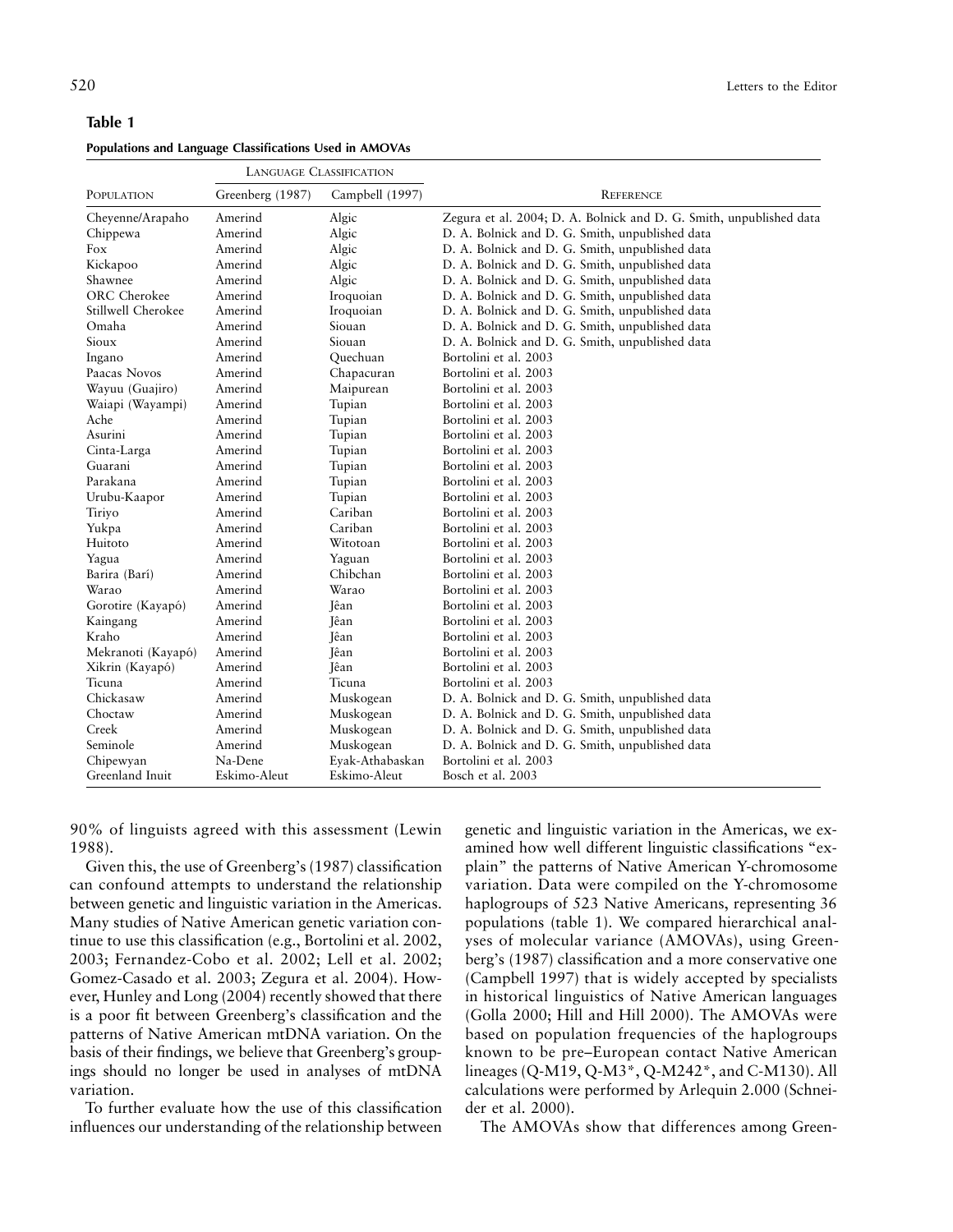berg's three groups could account for some genetic variance ( $\Phi_{CT} = 0.319$ ;  $P = .027$ ), but the more generally accepted linguistic classification (as given in Campbell [1997]) of the same populations (17 groups) explains a greater proportion of the total genetic variance  $(\Phi_{CT} = 0.448; P < .001)$ . The magnitude of  $\Phi_{CT}$  increases 40.4% when the accepted language classification is used, which indicates that it is important to consider language classifications other than that of Greenberg (1987) when evaluating the relationship between genes and language in the Americas. Other factors, such as geography, have likely influenced patterns of genetic variation more than language, but accepted language groupings should, nonetheless, be used when exploring these relationships.

Thus, in future studies comparing genetic and linguistic variation in the Americas, we recommend use of the consensus linguistic classification, as given in Campbell (1997), Goddard (1996), and Mithun (1999), rather than Greenberg's tripartite classification (Greenberg et al. 1986; Greenberg 1987). In addition, since there is no legitimate reason to believe that "Amerind" is a unified group (linguistic or otherwise), it has been essentially abandoned in linguistics and should not be used in genetic analyses. Finally, because synthetic studies provide such important insights into human prehistory, we advocate continued collaboration between geneticists and linguists (and other anthropologists) to ensure accurate comparisons of genetic, linguistic, and cultural variation.

#### **Acknowledgments**

We thank David Glenn Smith, Stephen Ousley, Keith Hunley, Mark Grote, and two anonymous reviewers for valuable discussions and/or helpful comments on the manuscript.

> DEBORAH A. (WEISS) BOLNICK, 1 Beth A. (Schultz) Shook,<sup>1</sup> LYLE CAMPBELL,<sup>2,3</sup> AND IVES GODDARD<sup>4</sup>

1 *Department of Anthropology, University of California, Davis;* <sup>2</sup> *Department of Linguistics, University of Canterbury, Christchurch, New Zealand;* 3 *Department of Linguistics, University of Utah, Salt Lake City; and* <sup>4</sup> *Department of Anthropology, National Museum of Natural History, Smithsonian Institution, Washington, DC*

## **References**

- Adelaar WFH (1989) Review of *Language in the Americas,* by Joseph H. Greenberg. Lingua 78:249–255
- Berman H (1992) A comment on the Yurok and Kalapuya data in Greenberg's *Language in the Americas.* Int J Am Ling 58:230–233
- Bortolini M-C, Salzano FM, Bau CHD, Layrisse Z, Petzl-Erler

ML, Tsuneto LT, Hill K, Hurtado AM, Castro-de-Guerra D, Bedoya G, Ruiz-Linares A (2002) Y-chromosome biallelic polymorphisms and Native American population structure. Ann Hum Genet 66:255–259

- Bortolini M-C, Salzano FM, Thomas MG, Stuart S, Nasanen SPK, Bau CHD, Hutz MH, Layrisse Z, Petzl-Erler ML, Tsuneto LT, Hill K, Hurtado AM, Castro-de-Guerra D, Torres MM, Groot H, Michalski R, Nymadawa P, Bedoya G, Bradman N, Labuda D, Ruiz-Linares A (2003) Y-chromosome evidence for differing ancient demographic histories in the Americas. Am J Hum Genet 73:524–539
- Bosch E, Calafell F, Rosser ZH, Norby S, Lynnerup N, Hurles ME, Jobling MA (2003) High levels of male-biased Scandinavian admixture in Greenlandic Inuit shown by Y-chromosomal analysis. Hum Genet 112:353–363
- Bright W (1988) Review of *Language in the Americas* by Joseph H. Greenberg. In: American reference books annual 19. Libraries Unlimited, Englewood, CO, p 440
- Campbell L (1988) Review of *Language in the Americas* by Joseph H. Greenberg. Language 64:591–615
- ——— (1997) American Indian languages: the historical linguistics of Native America. Oxford University Press, New York
- Chafe WL (1987) Review of *Language in the Americas* by Joseph H. Greenberg. Curr Anthropol 28:652–653
- Fernandez-Cobo M, Agostini HT, Britez G, Ryschkewitsch CF, Stoner GL (2002) Strains of JC virus in Amerind-speakers of North America (Salish) and South America (Guarani), Na-Dene-speakers of New Mexico (Navajo), and modern Japanese suggest links through an ancestral Asian population. Am J Phys Anthropol 118:154–168
- Goddard I (1987) Review of *Language in the Americas* by Joseph H. Greenberg. Curr Anthropol 28:656–657
- ——— (1990) Review of *Language in the Americas* by Joseph H. Greenberg. Linguistics 28:556–558
- $(1996)$  Introduction. In: Goddard I (ed) Languages: handbook of North American Indians. Vol 17. Smithsonian Institution, Washington, DC, pp 1–16
- Goddard I, Campbell L (1994) The history and classification of American Indian languages: what are the implications for the peopling of the Americas? In: Bonnichsen R, Steele DG (eds) Method and theory for investigating the peopling of the Americas. Center for the Study of the First Americans, Oregon State University, Corvallis, pp 189–207
- Golla V (1988) Review of *Language in the Americas* by Joseph H. Greenberg. Am Anthropol 90:434–435
- ——— (2000) Review of *American Indian languages: the historical linguistics of Native America*. Lang Soc 29:150– 153
- Gomez-Casado E, Martinez-Laso J, Moscoso J, Zamora J, Martin-Villa M, Perez-Blas M, Lopez-Santalla M, Lucas Gramajo P, Silvera C, Lowy E, Arnaiz-Villena A (2003) Origin of Mayans according to HLA genes and the uniqueness of Amerindians. Tissue Antigens 61:425–436
- Greenberg JH (1987) Language in the Americas. Stanford University Press, Stanford
- Greenberg JH, Turner CG II, Zegura SL (1986) The settlement of the Americas: a comparison of the linguistic, dental and genetic evidence. Curr Anthropol 27:477–497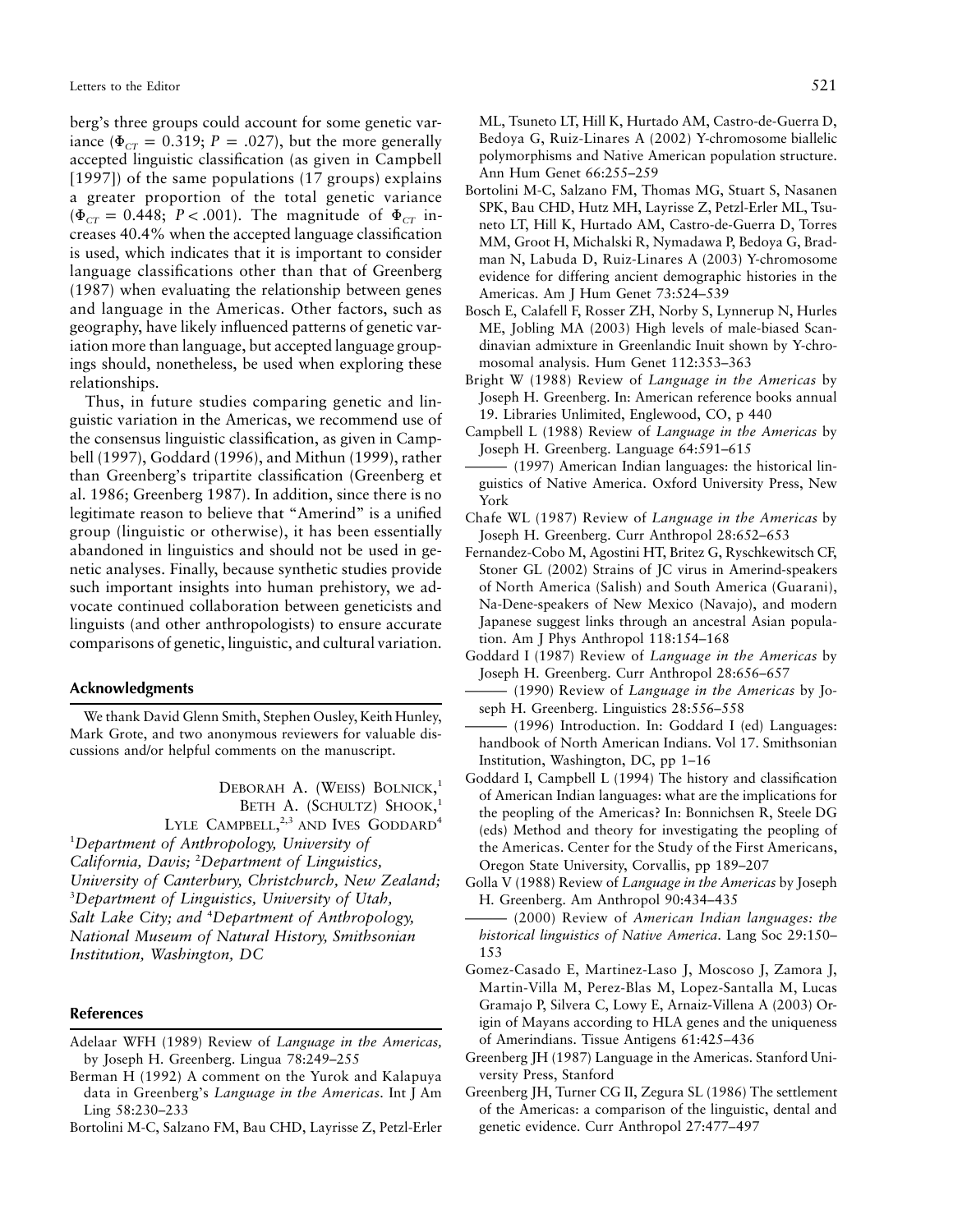- Hill JH, Hill KC (2000) American Indian languages. Am Anthropol 102:161–163
- Hunley K, Long JC (2004) Does Greenberg's linguistic classification predict patterns of New World genetic diversity? Paper presented at the Annual Meeting of the American Association of Physical Anthropologists, Tampa, April 14– 17
- Kimball G (1992) A critique of Muskogean, "Gulf," and Yukian material in *Language in the Americas.* Int J Am Ling 58:447–501
- Lell JT, Sukernik RI, Starikovskaya YB, Su B, Jin L, Schurr TG, Underhill PA, Wallace DC (2002) The dual origin and Siberian affinities of Native American Y chromosomes. Am J Hum Genet 70:192–206
- Lewin R (1988) American Indian language dispute. Science 242:1632–1633
- Matisoff JA (1990) On megalo-comparison: a discussion note. Language 66:106–120
- McMahon A, McMahon R (1995) Linguistics, genetics and archaeology: internal and external evidence in the Amerind controversy. Trans Philol Soc 93:125–225
- Merriwether DA, Rothhammer F, Ferrell RE (1995) Distribution of the four founding lineage haplotypes in Native Americans suggests a single wave of migration for the New World. Am J Phys Anthropol 98:411–430
- Mithun M (1990) Studies of North American Indian languages. Ann Rev Anthropol 9:309–330
- $-(1999)$  The languages of native North America. Cambridge University Press, Cambridge
- Nichols J, Peterson DA (1996) The Amerind personal pronouns. Language 72:336–371
- Poser WJ (1992) The Salinan and Yurumanguí data in *Language in the Americas.* Int J Am Ling 24:174–188
- Rankin RL (1992) Review of *Language in the Americas* by Joseph H. Greenberg. Int J Am Ling 58:324–351
- Ringe D (1994) Multilateral comparison: an empirical test. Paper presented at the Annual Meeting of the American Association for the Advancement of Science, San Francisco, February 18–23
- $(2000)$  Some relevant facts about historical linguistics. In: Renfrew C (ed) America past, America present: genes and languages in the Americas and beyond. McDonald Institute for Archaeological Research, Cambridge, pp 139– 162
- (2002) Review of Joseph L. Greenberg, *Indo-European and its closest relatives: the Eurasiatic language family. Vol. 1: grammar.* J Ling 38:415–420
- Schneider S, Roessli D, Excoffier L (2000) Arlequin version 2.000: a software for population genetics data analysis. Genetics and Biometry Laboratory, University of Geneva, Geneva
- Szathmary EJE (1993) mtDNA and the peopling of the Americas. Am J Hum Genet 53:793–799
- Torroni A, Schurr TG, Cabell MF, Brown MD, Neel JV, Larsen M, Smith DG, Vullo CM, Wallace DC (1993) Asian affinities and continental radiation of the four founding Native American mtDNAs. Am J Hum Genet 53:563–590
- Zegura SL, Karafet TM, Zhivotosky LA, Hammer MF (2004) High-resolution SNPs and microsatellite haplotypes point to

a single, recent entry of Native American Y chromosomes into the Americas. Mol Biol Evol 21:164–175

Address for correspondence and reprints: Deborah A. Bolnick, Department of Anthropology, University of California, Davis, CA 95616. E-mail: daweiss@ ucdavis.edu

 2004 by The American Society of Human Genetics. All rights reserved. 0002-9297/2004/7503-0020\$15.00

*Am. J. Hum. Genet. 75:523–524, 2004*

# **The Phylogeography of Mitochondrial DNA Haplogroup L3g in Africa and the Atlantic Slave Trade**

### *To the Editor:*

From the 16th to the 19th century, ∼4 million slaves were transported from sub-Saharan Africa to Brazil. With the use of historical records, it is possible to estimate that ∼65% of them were Bantus from west-central Africa, ∼30% originated from western Africa, and ∼5% came from southeastern Africa (Klein 2002).

Salas et al. (2004) have compared the phylogeography of mtDNA haplogroups in Africa with available data on Brazilians and have concluded that their results agree with these historical estimates. However, they were careful to point out that the west-central African contribution to Brazil, signaled by a high frequency of haplogroups L1c and L3e (Bortolini et al. 1997; Alves-Silva et al. 2000; Bandelt et al. 2001), derives largely from an area (the Congo basin) that, thus far, has not been thoroughly analyzed for mtDNA variation. Also, Salas et al. (2002, 2004) called attention to the presence of the haplogroup L3g—which they had only encountered in eastern African populations—in three Brazilians (among the 92 African mtDNA haplotypes that were characterized), one Colombian, and one African American individual. On the basis of this observation, they proposed the occurrence of either direct slave trade from eastern Africa to America or hitherto undetected gene flow from eastern Africa into western or southeastern Africa and then into America.

Intrigued by this proposal, we tried to identify historical evidence of direct slave trade from eastern Africa to Brazil and, indeed, found some anecdotal reports but certainly not enough to explain the significant frequency of L3g seen among African mtDNA haplogroups in Brazil (proportion, 3.3%; 95% CI, 0.7%–9.2%). We then tried to identify other potential sources for the Brazilian L3g mtDNAs. While studying the mtDNA haplotypes of 10 individuals from Cameroon (described in Da Silva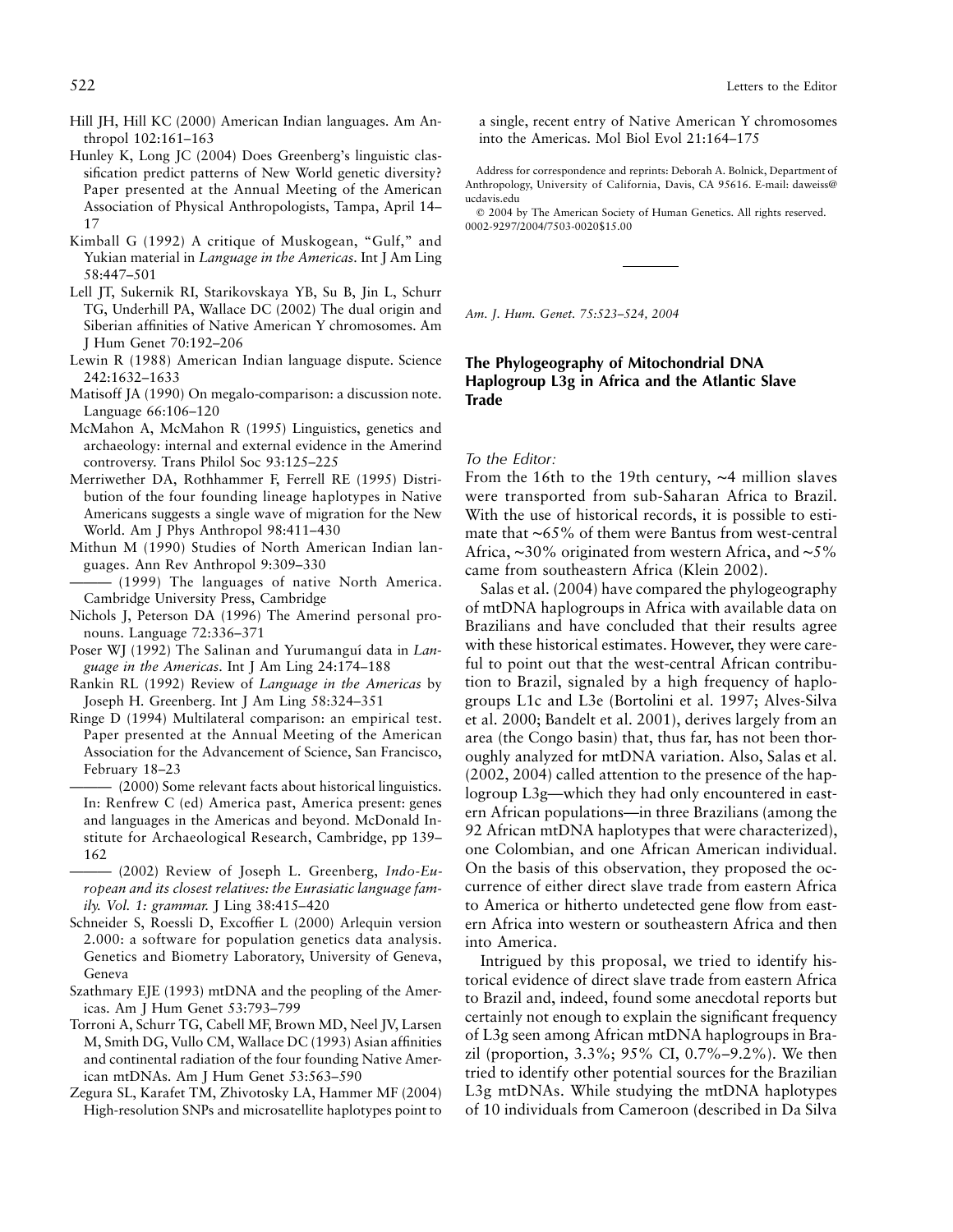

**Figure 1** Median network of 20 different L3g lineages identified in populations from sub-Saharan Africa and America. The ancestral haplotype (16223T-16293T-16311C-16355T-16362C) was identified in a single Sudanese individual by Salas et al. (2002). The branches of the network show the additional mutations that identify each haplotype. Positions are indicated as variants from the reference sequence, minus 16,000; a letter next to the position indicates a transversion. The data were compiled from the following groups: Ethiopians, Colombians, and African Americans (Salas et al. 2002); Hadzas (Vigilant et al. 1991); Turkanans (Watson et al. 1997); Nubians (Krings et al. 1999); Ewondos (Destro-Bisol et al. 2004); Bakaka, Bassa, Daba, Falis, Podowkos, and Mandara (see Web site of the Laboratory of Molecular Anthropology, University of Rome "La Sapienza"); Brazilian whites (Alves-Silva et al. 2000); Brazilian blacks (Bortolini et al. 1997); and Camaroonese (present study).

et al. 1999), we identified 1 individual of undisclosed ethnic origin whose mtDNA unequivocally belonged to the L3g haplogroup (fig. 1). This finding stimulated us to search for further mtDNA data from Cameroon, and we came across an article by Destro-Bisol et al. (2004) in which they reported 4 instances of the L3g haplogroup among 53 Ewondo individuals. Moreover, the same authors described (on the Laboratory of Molecular Anthropology Web site) another 11 instances of the L3g haplogroup in several ethnic groups (Bakaka, Bassa, Ewondo, Daba, Fali, Podowko, and Mandara) from different geographical regions of Cameroon. The 14 mtDNA sequences from Cameroon belonged to only four different haplotypes.

We incorporated the four L3g lineages from Cameroon with those from eastern Africa and obtained the median-joining network shown in figure 1. One Brazilian haplotype was identical to the most common Cameroonese haplotype (seen in 8 of the 14 cases), whereas another was closely related. Both the third Brazilian and the single African American haplotype also clustered with Cameroonese sequences. A noteworthy feature of the network was that there did not appear to exist any clear segregation of the Cameroonese L3g haplotypes from the eastern African counterparts. This feature, plus the fact that the putative ancestral haplotype was seen in an individual from Sudan and that there is a much smaller haplotype diversity in Cameroon (0.602) as compared with eastern Africa (0.911, excluding the Hadza), suggests that the Cameroonese L3g lineages might have originated from eastern Africa by transcontinental gene flow, as put forward by Salas et al. (2004) in one of their two possible scenarios. At any rate, it appears that the L3g lineages seen in America probably have their immediate origin in Cameroon or in neighboring regions and not in eastern Africa.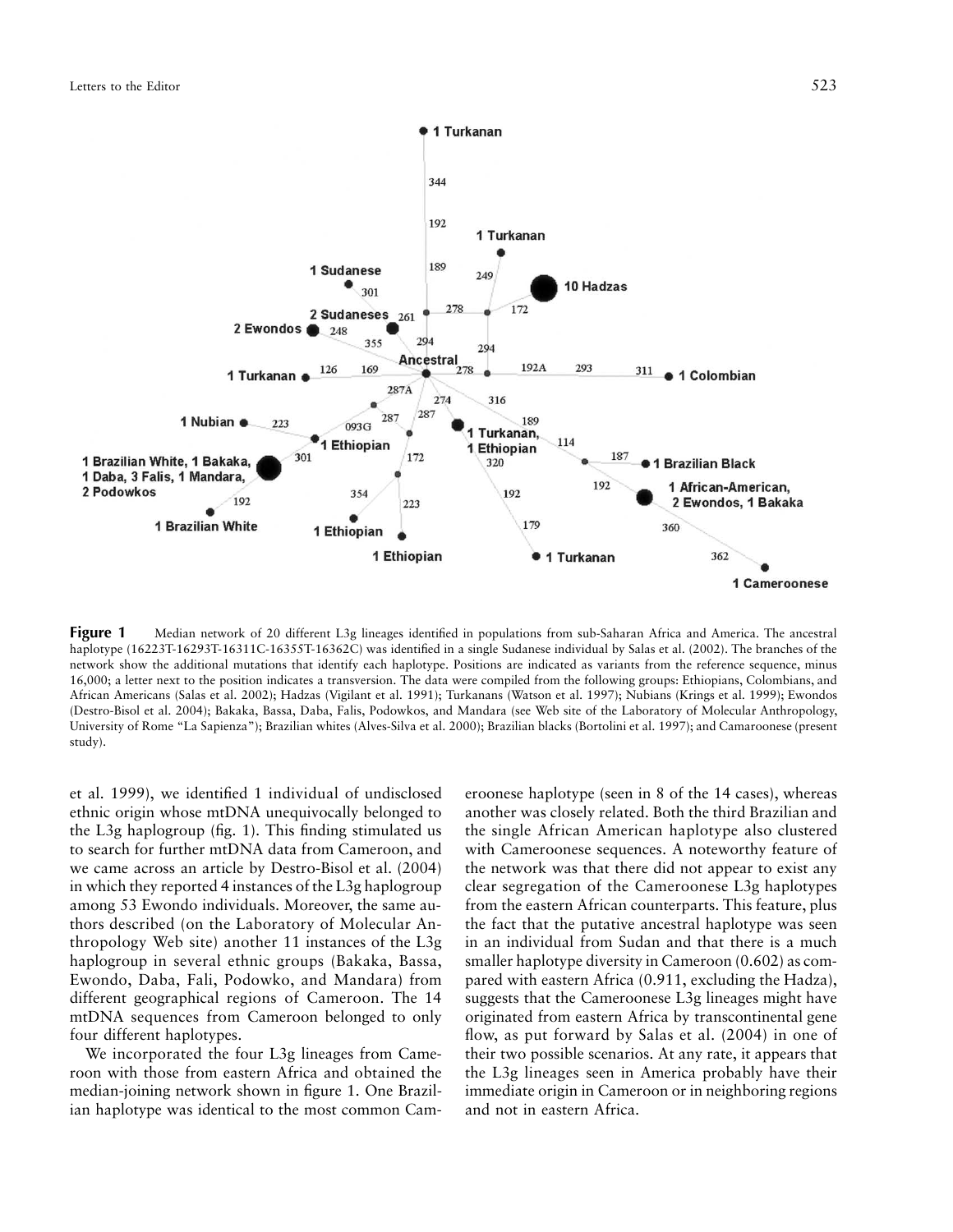# **Acknowledgments**

We are grateful to Dr. Giovanni Destro-Bisol, Dr. Valentina Coia, and Dr. Gabriella Spedini from the Laboratory of Molecular Anthropology, Department of Animal and Human Biology, University of Rome "La Sapienza," who very kindly gave us access to their data and allowed us to use their data in this letter. Our research was supported by the Conselho Nacional de Pesquisas of Brazil and the Coordenação de Aperfeicoamento de Pessoal de Ensino Superior.

> MARIA CÁTIRA BORTOLINI,<sup>1</sup> WILSON A. DA SILVA, JR.,<sup>2</sup> MARCO ANTÔNIO ZAGO,<sup>3</sup> JACQUES ELION,<sup>4</sup> RAJAGOPAL KRISHNAMOORTHY, 4

VANESSA F. GONÇALVES,<sup>5</sup> AND SÉRGIO D. J. PENA<sup>5</sup> <sup>1</sup>Departamento de Genética, Universidade Federal *do Rio Grande do Sul, Porto Alegre, Brazil;* <sup>2</sup>Departamento de Genética and <sup>3</sup>Departamento de *Clı´nica Me´dica, Universidade de Sa˜o Paulo, Ribeira˜o Preto, Brazil;* <sup>4</sup> *INSERM UMR 458, Biochimie Ge´ne´tique, Hoˆpital Robert Debre´, Paris; and* 5 *Departamento de Bioquı´mica e Imunologia, Universidade Federal de Minas Gerais, Belo Horizonte, Brazil*

# **Electronic-Database Information**

The URL for data presented herein is as follows:

Laboratory of Molecular Anthropology, University of Rome "La Sapienza," http://www.scienzemfn.uniroma1.it/labantro/

## **References**

- Alves-Silva J, da Silva Santos M, Guimarães PEM, Ferreira ACS, Bandelt H-J, Pena SDJ, Prado VF (2000) The ancestry of Brazilian mtDNA lineages. Am J Hum Genet 67:444–461
- Bandelt H-J, Alves-Silva J, Guimarães PEM, Santos MS, Brehm A, Pereira L, Coppa A, Larruga JM, Rengo C, Scozzari R, Torroni A, Prata MJ, Amorim A, Prado VF, Pena SDJ (2001) Phylogeography of the human mitochondrial haplogroup L3e: a snapshot of African prehistory and Atlantic slave trade. Ann Hum Genet 65:549–563
- Bortolini MC, Zago MA, Salzano FM, Silva-Junior WA, Bonatto SL, da Silva MC, Weimer TA (1997) Evolutionary and anthropological implications of mitochondrial DNA variation in African Brazilian populations. Hum Biol 69:141– 159
- Da Silva WA Jr, Bortolini MC, Meyer D, Salzano FM, Elion J, Krishnamoorthy R, Schneider MPC, De Guerra DC, Layrisse Z, Castellano HM, Weimer TA, Zago MA (1999) Genetic diversity of two African and sixteen South American populations determined on the basis of six hypervariable loci. Am J Phys Anthropol 109:425–437
- Destro-Bisol G, Coia V, Boschi I, Verginelli F, Caglia A, Pascali V, Spedini G, Calafell F (2004) The analysis of variation of mtDNA hypervariable region 1 suggests that eastern and

524 Letters to the Editor

western pygmies diverged before the Bantu expansion. Am Nat 163:212–226

- Klein HS (2002) As origens Africanas dos escravos brasileiros. In: Pena SDJ (ed) *Homo brasilis:* aspectos genéticos, linguísticos, históricos e socioantropológicos da formação do povo brasileiro. FUNPEC, Ribeirão Preto, Brazil, pp 93-112
- Krings M, Salem AH, Bauer K, Geisert H, Malek AK, Chaix L, Simon C, Welsby D, Di Rienzo A, Utermann G, Sajantila A, Pääbo S, Stoneking M (1999) mtDNA analysis of Nile River Valley populations: a genetic corridor or a barrier to migration? Am J Hum Genet 64:1166–1176
- Salas A, Richards M, De la Fe T, Lareu M-V, Sobrino B, Sánchez-Diz P, Macaulay V, Carracedo A´ (2002) The making of the African mtDNA landscape. Am J Hum Genet 71: 1082–1111
- Salas A, Richards M, Lareu M-V, Scozzari R, Coppa A, Torroni A, Macaulay V, Carracedo Á (2004) The African diaspora: mitochondrial DNA and the Atlantic slave trade. Am J Hum Genet 74:454–465
- Vigilant L, Stoneking M, Harpending H, Hawkes K, Wilson AC (1991) African populations and the evolution of mitochondrial DNA. Science 253:1503–1507
- Watson E, Forster P, Richards M, Bandelt H-J (1997) Mitochondrial footprints of human expansions in Africa. Am J Hum Genet 61:691–704

Address for correspondence and reprints: Dr. Sérgio D. J. Pena, Departamento de Bioquı´mica, ICB-UFMG, Caixa Postal 486, 30161-970 Belo Horizonte, MG, Brazil. E-mail: spena@dcc.ufmg.br

 2004 by The American Society of Human Genetics. All rights reserved. 0002-9297/2004/7503-0021\$15.00

*Am. J. Hum. Genet. 75:524–526, 2004*

# **Reply to Bortolini et al.**

# *To the Editor:*

The availability of new mtDNA data from central Africa has allowed Bortolini et al. (2004 [in this issue]) to evaluate two alternative scenarios, formulated by Salas et al. (2004), regarding the source of the L3g mtDNAs carried from Africa to America by the Atlantic slave trade. Bortolini et al. proposed that the American L3g haplotypes have an Atlantic African provenance, rather than a direct eastern African origin, and that their most likely source was Cameroon or the neighboring regions.

On the basis of the extensive amount of new data that can be added to the L3g phylogeny (fig. 1), we are wholeheartedly in favor of this scenario. Of particular interest are three mtDNA sequences belonging to the L3g1 haplogroup that we observed in southwestern Africa (Angola and Cabinda), this region being the second most important source for the Atlantic slave trade (Thomas 1997), with an important demographic impact in Bra-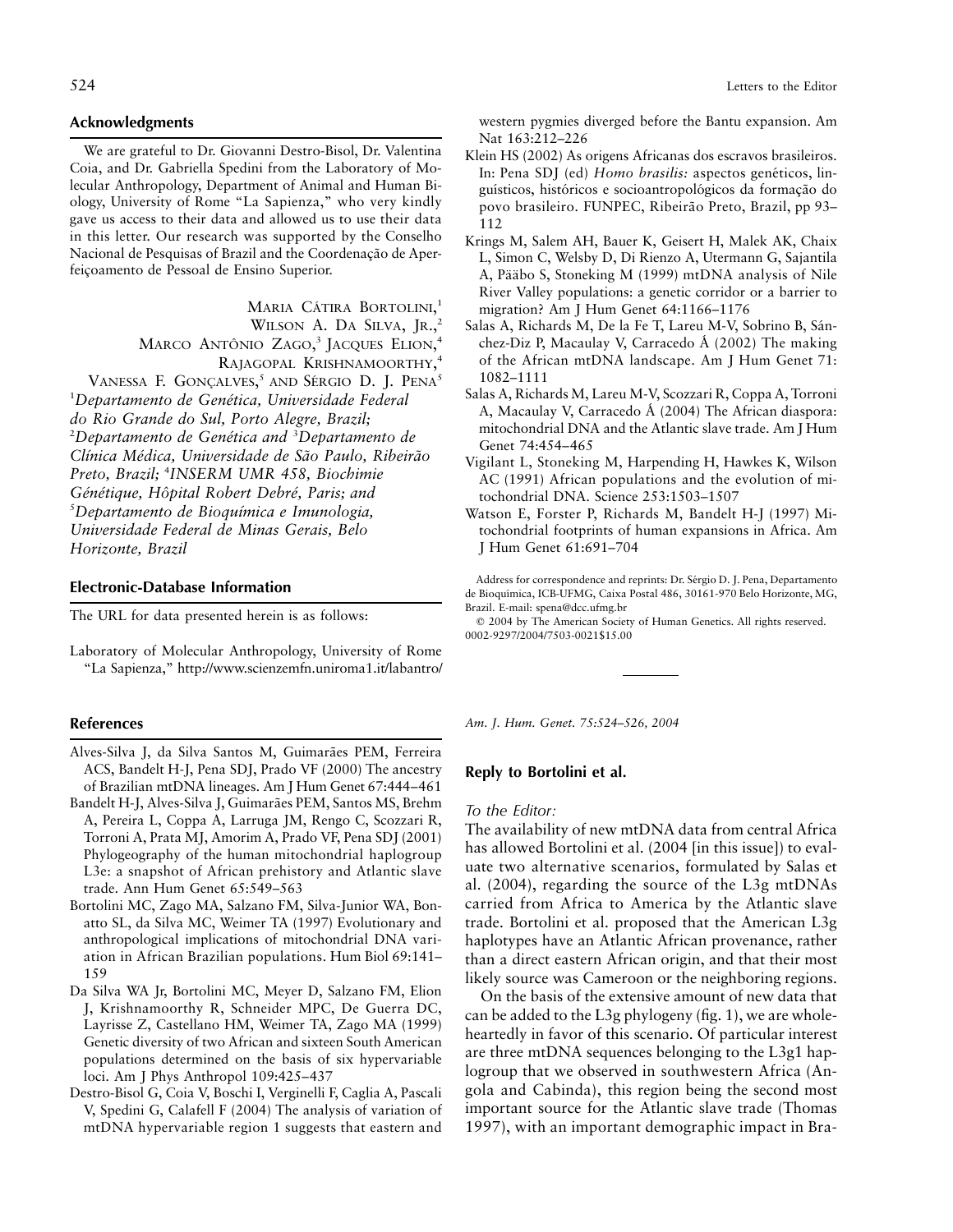

**Figure 1** Median-joining network (Bandelt et al. 1999) of L3g mtDNAs. The circle sizes are proportional to the haplotype frequency in the sample. Positions are indicated as variants from the revised Cambridge reference sequence, minus 16,000; a letter next to the position indicates a transversion. Parallel mutations are underlined and diagnostic positions outside of the common mtDNA segment analyzed (from 16060 to 16362) are in brackets. We here define three sublineages of L3g: L3g1, characterized by 16051-16114-16189-16316;L3g2,characterized by 16093G-16287A; and L3g3, which lacks transition 16355 from the root. The histogram (*bottom right*) illustrates the frequency of L3g in different African regions and in America, and the map (*top right*) shows the diffusion pattern of L3g within Africa. A yellow dot indicates the presence of L3g in the population sample, whereas a black dot indicates its absence. Time estimates are computed as in Salas et al. 2002. Note that the Colombian mtDNA included in Bortolini et al.'s (2004 [in this issue]) network has been excluded from this phylogeny, whereas the Cameroonese data is included here. Eastern Africa: Tz = Tanzania, Hz = Hadza (Tanzania), Dk = Dakota (Tanzania), Sk = Sukuma (Tanzania), Iw = Iraqw (Tanzania), Ki = Kikuyu (Kenya), Tk = Turkana (Kenya), Ug = Uganda, Et = Ethiopia, Su = Sudan, Nu = Nubia (Sudan/ Egypt). Northern Africa: Eg = Egypt, Mo = Berber (Morocco). Central Africa: Ew = Ewondo (Cameroon), Ba = Bakaka (Cameroon), Da p Daba (Cameroon), Fa = Falis (Cameroon), Ma = Mandara (Cameroon), Po = Podowkos (Cameroon), Ca = Cameroon, Fg = Fang (Gabon), Mk = Makina (Gabon), Gl = Galoa (Gabon). Southwestern Africa: Cb = Cabinda, An = Angola. America: Bz = Brazil, Hs = "Hispanic" (North America), Na = North America. Middle East: Sy = Syria, Is = Israel. TMRCA = time to the most common recent ancestor. Details of the L3g sequences will be supplied by the corresponding author on request.

zil. Overall, L3g1 appears to reflect the contribution of southwestern Africa—and probably central Africa also—to America (66% of the American L3g sequences), whereas the American L3g2 mtDNAs might be of predominantly central African origin. Because L3g3 is present in central and southwestern Africa, it might be expected that L3g3 sequences will also be found in future surveys of American populations of recent African descent. Thus, Brazilian types (which occur within L3g1 and L3g2) can be of either central or southwestern African origin.

We can now briefly reconstruct a plausible history of L3g (fig. 1). Both the phylogeography and the time depth

(TMRCA, 61,800 years ago  $\pm$  17,700 years) of L3g clearly testify to its eastern African origin. Indeed, the root type (16223-16293T-16311-16355-16362-16399) is found in Sudan, Uganda, and Tanzania, and L3g displays the highest divergence in Tanzania, Uganda, Kenya, and Ethiopia (with a strong founder event distinguishing the click-language isolate of the Hadza) (fig. 1). Diversity on the Atlantic coast of Africa is, by contrast, restricted to a few mtDNAs at the tips of the network. This may have been the result of interactions established after contact between southerly dispersing western and eastern Bantu speakers who spread from the Cameroon region and the Great Lakes, respectively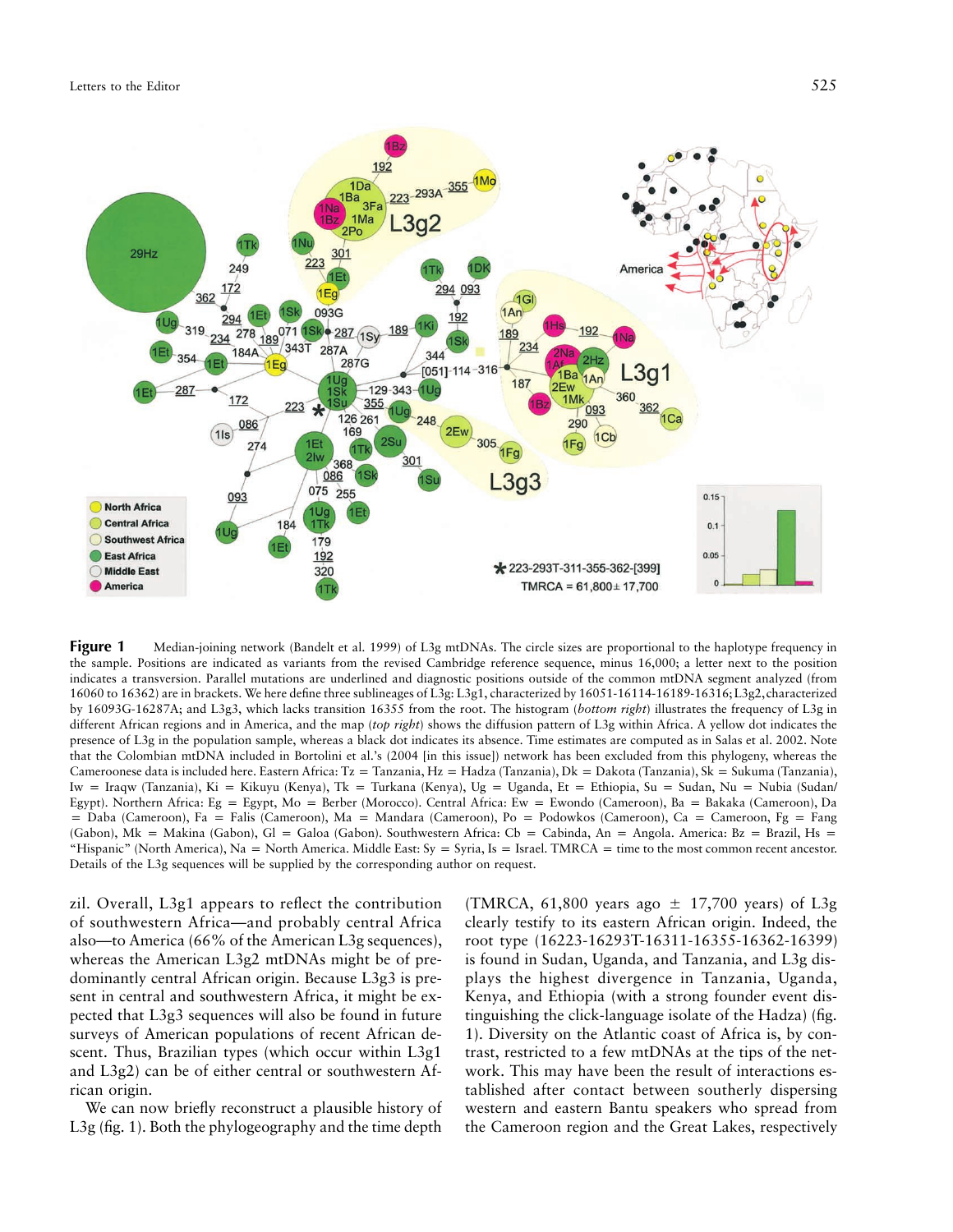(Phillipson 1993). In the wake of this interaction, some L3g lineages may have been diffused towards the Atlantic west coast (Cameroon, Gabon, and Angola). The recent arrival of L3g on the Atlantic coast (during or subsequent to the initial Bantu dispersals) likely explains its low diversity in this region, in contrast with the high diversity in eastern Africa (e.g., a single L3g2 type accounts for most [∼57%] of the central African L3g mtDNAs). Long-term networks established between central and southwestern Africa after the initial long, gradual, and intermittent western Bantu expansion (Vansina 1995) would have contributed to its subsequent diffusion. The Bantu expansion would also explain the distribution of other central African haplogroups (e.g., L1c) and the lack of strong genetic drift in southwestern Africa (which is detected in the southeast in some Bantu lineages [Salas et al. 2002]). More recently, these haplogroups would have been carried to America during the slave-trade period.

From this view, we can safely rule out the Atlantic coast of western Africa as an important source for American L3g, since this haplogroup has not been detected at present in a large sample  $(>1,200$  mtDNAs) that includes individuals from, among other places, Cabo Verde, Senegal, Sierra Leone, and Nigeria. Some diffusion into northern Africa (Egypt, with signatures in Sudan and Nubia) as well as into the Middle East (Syria, Israel, and Palestine) has been detected, probably reflecting the haplogroup's greater antiquity in eastern Africa.

In conclusion, we can now extend the putative area of origin of the American L3g to the Atlantic fringe that runs from Cameroon to Angola and can probably rule out a direct eastern African origin. The latter surmise also agrees with historical documentation. Important regions, however, remain uncharacterized, such as the Congo basin and the Central African Republic.

<sup>1</sup>Unidad de Genética, Instituto de Medicina Legal, *Universidad de Santiago de Compostela, A Corun˜a, Galicia, Spain;* <sup>2</sup> *Dipartimento di Genetica e Microbiologia, Universita` di Pavia, Pavia, Italy;* 3 *School of Biology, University of Leeds, Leeds, United Kingdom;* <sup>4</sup> *Centre National de la Recherche Scientifique, Institut Pasteur, Paris;* <sup>5</sup> *Department of Chemical and Biological Sciences, University of Huddersfield, Huddersfield, United Kingdom; and* 6 *Department of Statistics, University of Glasgow, Glasgow, United Kingdom*

# **References**

- Bandelt H-J, Forster P, Röhl A (1999) Median-joining networks for inferring intraspecific phylogenies. Mol Biol Evol 16:37–48
- Bortolini MC, Da Silva WA Jr, Zago MA, Elion J, Krishnamoorthy R, Gonçalves VF, Pena SDJ (2004) The phylogeography of mitochondrial DNA haplogroup L3g in Africa and the Atlantic slave trade. Am J Hum Genet 75:523– 524 (in this issue)
- Phillipson DW (1993) African archaeology. Cambridge University Press, Cambridge
- Salas A, Richards M, De la Fe T, Lareu M-V, Sobrino B, Sánchez-Diz P, Macaulay V, Carracedo A´ (2002) The making of the African mtDNA landscape. Am J Hum Genet 71: 1082–1111
- Salas A, Richards M, Lareu M-V, Scozzari R, Coppa A, Torroni A, Macaulay V, Carracedo Á (2004) The African diaspora: mitochondrial DNA and the Atlantic slave trade. Am J Hum Genet 74:454–465
- Thomas H (1997) The slave trade: the history of the Atlantic slave trade, 1440–1870. Macmillan, London
- Vansina J (1995) New linguistic evidence and the "Bantu expansion." J Afr Hist 36:173–195

Address for correspondence and reprints: Dr. Antonio Salas, Unidad de Genética Forense, Universidad de Santiago de Compostela, Galicia, Spain. E-mail: apimlase@usc.es

 2004 by The American Society of Human Genetics. All rights reserved. 0002-9297/2004/7503-0022\$15.00

# **Acknowledgments**

We would like to thank Giovanni Destro-Bisol, Valentina Coia, and Gabriella Spedini (Laboratory of Molecular Anthropology, Department of Animal and Human Biology, University of Rome "La Sapienza") and Sandra Beleza, Leonor Gusma˜o, and Antonio Amorim (Instituto de Patologia e Imunologia Molecular da Universidade do Porto, Portugal), for allowing us the use of their unpublished and valuable data.

> ANTONIO SALAS,<sup>1</sup> ANTONIO TORRONI,<sup>2</sup> MARTIN RICHARDS, <sup>3</sup> LLUIS QUINTANA-MURCI, 4 CATHERINE HILL,<sup>5</sup> VINCENT MACAULAY,<sup>6</sup> AND ANGEL CARRACEDO<sup>1</sup>

*Am. J. Hum. Genet. 75:526–528, 2004*

# **Beckwith-Wiedemann Syndrome and IVF: A Case-Control Study**

# *To the Editor:*

A recent series of observations has suggested a link between in vitro fertilization (IVF) and imprinting disorders, such as Beckwith-Wiedemann syndrome (BWS [MIM 130650]) and Angelman syndrome (MIM 105830). BWS is a model imprinting disorder and is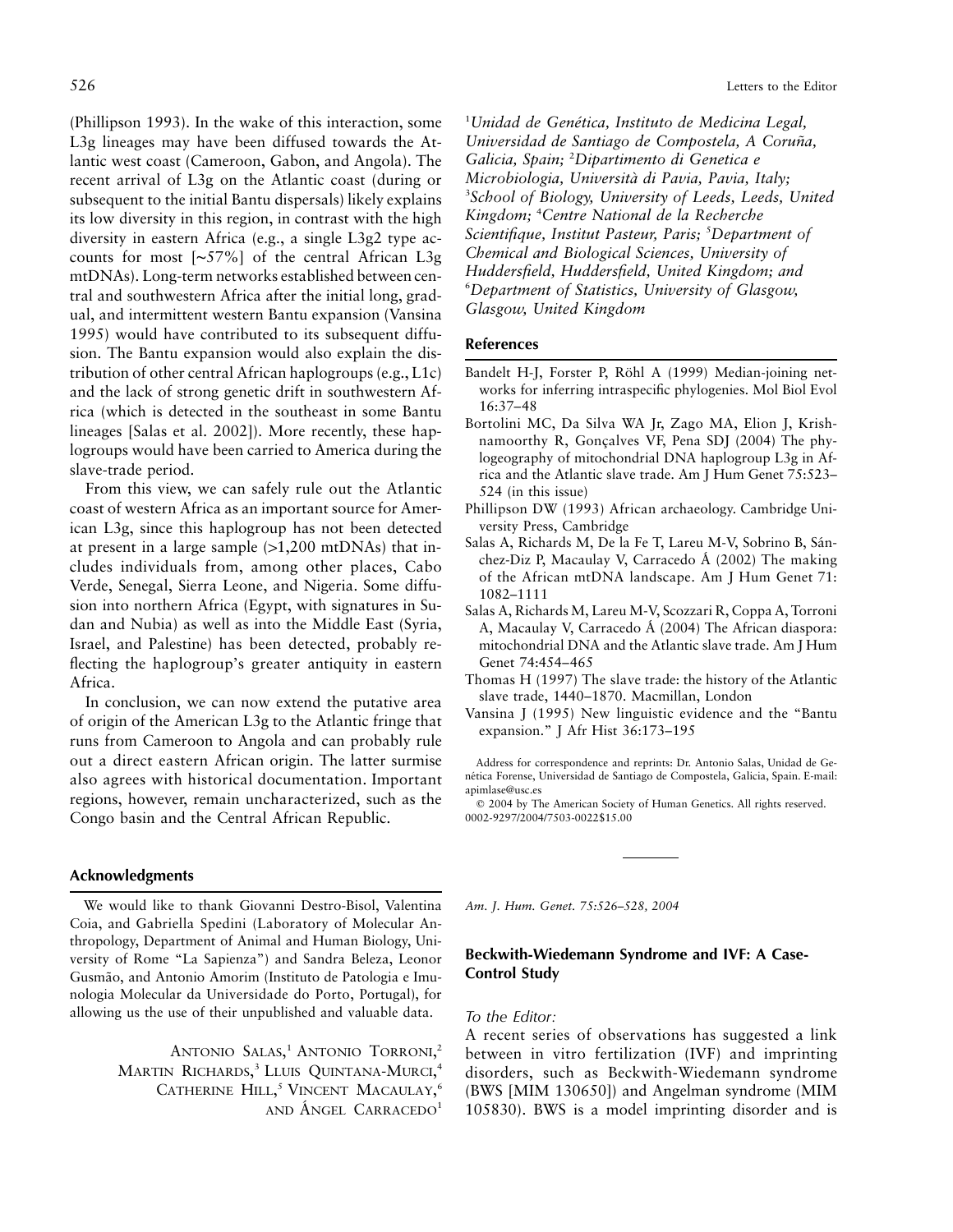| ını |
|-----|

|                                             | FINDING IN PATIENT |                |                |                |  |
|---------------------------------------------|--------------------|----------------|----------------|----------------|--|
| <b>CLINICAL FEATURE</b>                     |                    | $\overline{2}$ | 3              | $\overline{4}$ |  |
| Intracytoplasmic sperm injection            | No                 | No             | N <sub>0</sub> | <b>Yes</b>     |  |
| Frozen embryo                               | Yes                | No             | Yes            | <b>Yes</b>     |  |
| Day of transfer                             | 2                  | 2              | 2              | $\overline{2}$ |  |
| <b>Sex</b>                                  | Female             | Male           | Male           | Female         |  |
| Gestation (wk)                              | 40                 | 33             | 38             | 37             |  |
| Macrosomia                                  | Yes                | Yes            | Yes            | No             |  |
| Hypoglycemia                                | N <sub>o</sub>     | Yes            | N <sub>0</sub> | Yes            |  |
| Macroglossia                                | Yes                | Yes            | Yes            | <b>Yes</b>     |  |
| Ear anomalies                               | Yes                | No             | Yes            | Yes            |  |
| Abdominal-wall defects                      | Exomphalos         | No.            | Exomphalos     | No             |  |
| Hemihypertrophy                             | No                 | <b>Yes</b>     | No             | No             |  |
| Isolated loss of methylation at KVDMR1/LIT1 | Yes                | Not performed  | Yes            | Yes            |  |

characterized by prenatal and/or postnatal overgrowth, macroglossia, abdominal-wall defects, neonatal hypoglycemia, hemihypertrophy, ear abnormalities, and an increased risk of embryonal tumors (DeBaun et al. 2002). An analysis of BWS registries from three centers has shown the proportion of individuals with BWS conceived using IVF to be 3/65 (DeBaun et al. 2003), 6/149 (Maher et al. 2003), and 6/149 (Gicquel et al. 2003). These data suggest that ∼4% of individuals with BWS are conceived using IVF, a figure greater than the generally accepted usage of IVF in these centers. Further interpretation of these results has been limited because of a reliance by these studies on case records and questionnaire data to determine the method of conception in BWS cases, a lack of the use of appropriate controls, and a statistical significance that was either borderline (Gicquel et al. 2003; Maher et al. 2003) or not mentioned (DeBaun et al. 2003). A recent review of the epidemiology and molecular biology behind these and other related studies has highlighted the need for casecontrol studies in this area (Niemitz and Feinberg 2004). We report here the results of what we believe is the first case-control study done to test the null hypothesis that there is no difference between the rate of IVF in BWS cases and that in non-BWS controls, in an Australian population.

The present study was possible because the State of Victoria, Australia, is serviced by a single clinical genetics service and laboratory providing molecular tests for BWS. This allowed complete ascertainment of children born in Victoria between 1983 and 2003 and diagnosed with BWS by a clinical geneticist. Only cases meeting the DeBaun criteria (DeBaun and Tucker 1998) were included in this study. Appropriate controls were obtained using data from the Victorian Perinatal Data Collection Unit, which registers all births of  $>19$ -wk gestation. For each BWS case, four live-born controls were

randomly selected from babies born within 1 mo of that case, in which parity was 1 and the maternal age was within 1 year of the risk-set case. Manual record linkage was then used to determine if the BWS cases and the controls were recorded in the databases of the providers of IVF services in Victoria, with the use of maternal names and the dates of birth of mothers and babies. Ethics approval was obtained from all sites providing data. Statistical significance of differences in proportions between groups was assessed using Epi Info, with results expressed as odds ratios (ORs) and as Fisher's-exact-test two-sided  $P$  values to account for cell sizes  $\lt 5$ .

Among ∼1,316,500 live births in Victoria between 1983 and 2003 (2003 data were estimated, as they were known to be very similar to 2002 data), 37 cases of BWS were detected, giving an overall BWS prevalence of ∼1/35,580 live births for this period. The average maternal age for BWS cases was 27.0 years. Record linkage of the 37 BWS cases and 148 matched controls identified IVF as the method of conception in 4 BWS cases (10.81%) and in 1 control (0.67%), giving an OR of 17.8 (95% CI 1.8–432.9), and Fisher's-exact-test twosided  $P = .006$ . The clinical and molecular features of the four patients with BWS conceived using IVF are listed in table 1, and the reasons for the use of IVF were varied (two unexplained infertility, one egg donation, and one oligospermia). Our results indicate that if a child has BWS, the odds that the child was conceived using IVF is ∼18 times greater than that for a child without BWS, although the magnitude of this OR should be cautiously interpreted, given the wide CI. During the study period (1983–2003), 14,894 babies were born as a result of an IVF procedure (excluding gamete intrafallopian transfer). Using our population-based data, we can then estimate the absolute risk of having a live-born baby with BWS when IVF is used as the means of conception to be 4/14,894.